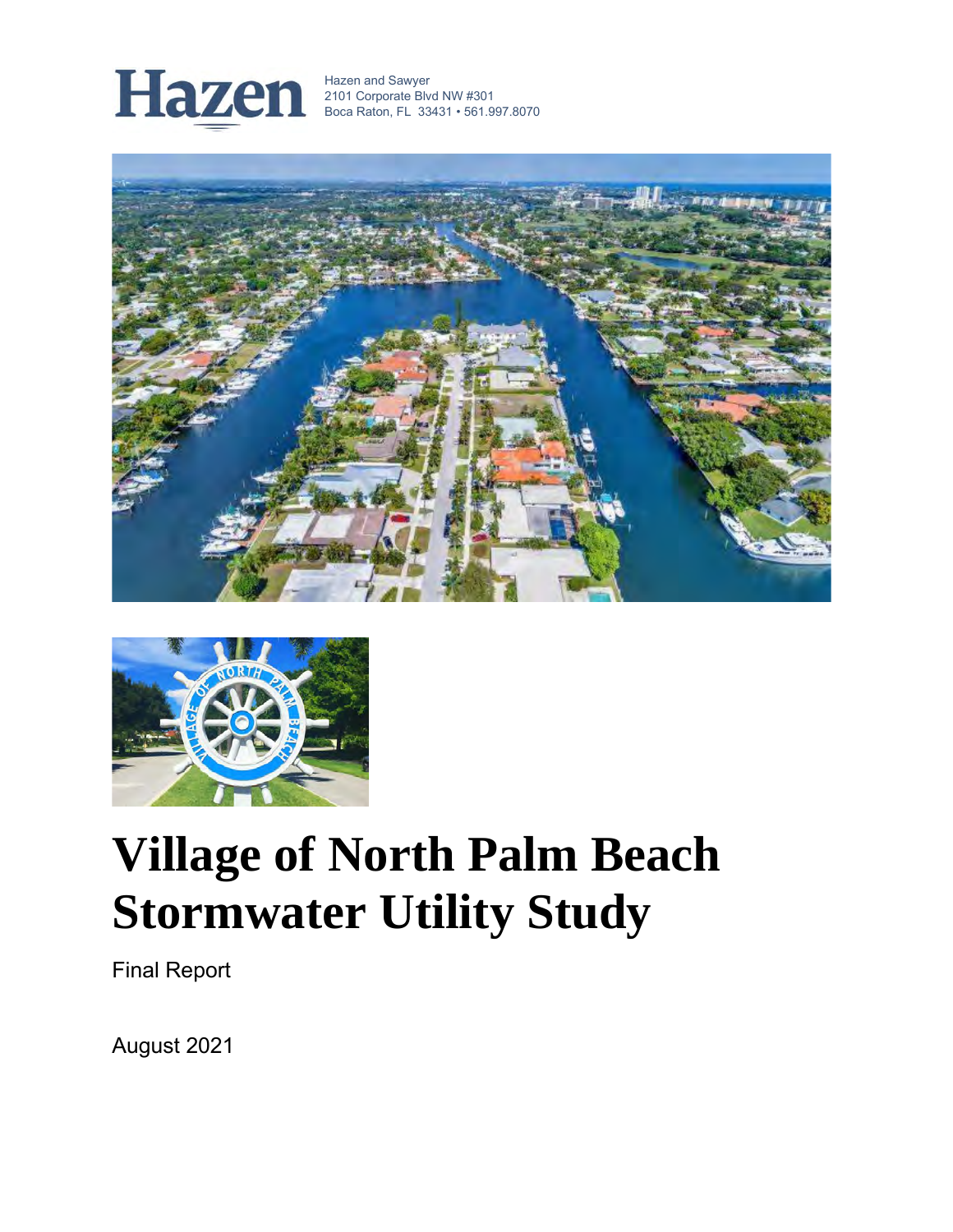# **Table of Contents**

| 1. |                                                                                   |                                                                                   |  |
|----|-----------------------------------------------------------------------------------|-----------------------------------------------------------------------------------|--|
| 2. | Estimate of Village of North Palm Beach Total Impervious Area and Distribution by |                                                                                   |  |
|    | 2.1                                                                               |                                                                                   |  |
|    | 2.2                                                                               |                                                                                   |  |
| 3. |                                                                                   | Methods to Calculate Equivalent Residential Unit and Resulting Distribution by    |  |
| 4. |                                                                                   | Projected Stormwater Expenditures Under Alternative Investment Scenarios4-1       |  |
| 5. | Estimated Stormwater Fee per ERU and Distribution of Costs by Property Use        |                                                                                   |  |
| 6. |                                                                                   |                                                                                   |  |
|    | 6.1                                                                               |                                                                                   |  |
|    | 6.2                                                                               |                                                                                   |  |
|    | 6.3                                                                               | Evaluated Scenarios for the Village of North Palm Beach and Financial Impacts 6-2 |  |
| 7. | Comparison of Projected Stormwater Fee with other Florida Utilities 7-1           |                                                                                   |  |
| 8. |                                                                                   |                                                                                   |  |
| 9. |                                                                                   |                                                                                   |  |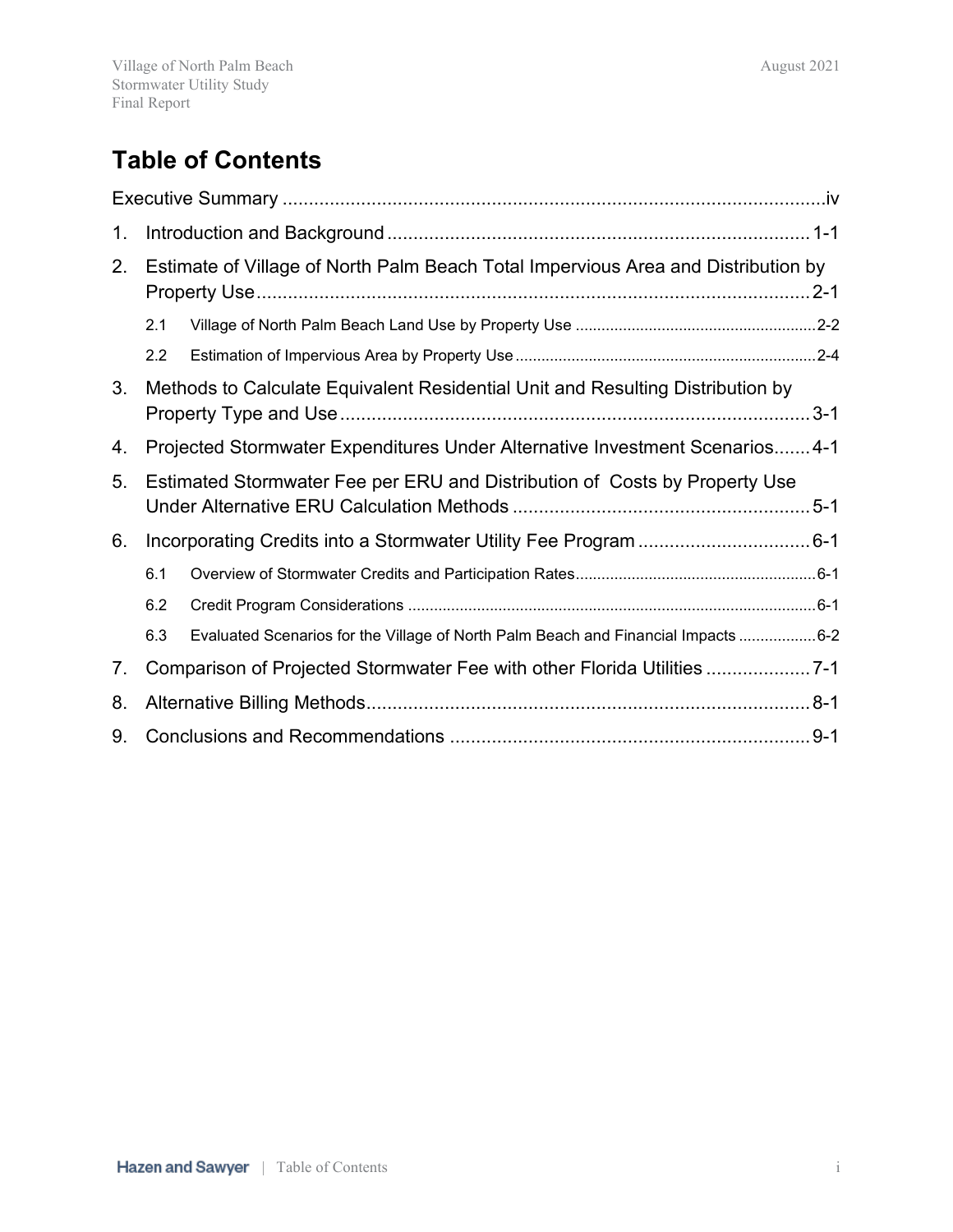# **List of Tables**

| Table 2-1: Property Use Category from Village of North Palm Beach Parcel Data File matched    |
|-----------------------------------------------------------------------------------------------|
| $2 - 2$                                                                                       |
|                                                                                               |
| Table 2-3: Average Impervious Area and Unit Count for SFR and Condominium Parcels 2-4         |
|                                                                                               |
|                                                                                               |
| Table 4-1: Scenario 1 – Status Quo Stormwater Plan with Asset Videoing and Cleaning (\$) 4-4  |
| Table 4-2: Scenario 2 – Scenario 1 Plus Pipe Rehabilitation and Maintenance Program (\$)  4-4 |
| Table 4-3: Scenario 3 – Pipe Rehabilitation and Maintenance Program Estimated Based on Asset  |
|                                                                                               |
|                                                                                               |
| Table 5-1 Monthly ERU Costs and Savings for Two ERU Calculation Methods 5-1                   |
| Table 6-1: Credit Program Potential Impacts on Recommended Level of Service Scenario 16-3     |
| Table 6-2: Distribution of Monthly Stormwater Fee by Parcel Property Use Class  6-4           |
|                                                                                               |
| Table 9-1: Distribution of Monthly Stormwater Fee by Parcel Property Use Class  9-2           |

# **List of Figures**

| Figure 2-2: North Palm Beach Parcel Distribution by General Property Use Class  2-6         |  |
|---------------------------------------------------------------------------------------------|--|
| Figure 2-3: North Palm Beach Impervious Area Distribution by General Property Use Class 2-6 |  |
|                                                                                             |  |
|                                                                                             |  |
| Figure 7-1: Histogram of Florida Stormwater Jurisdictions by Monthly Fee Range              |  |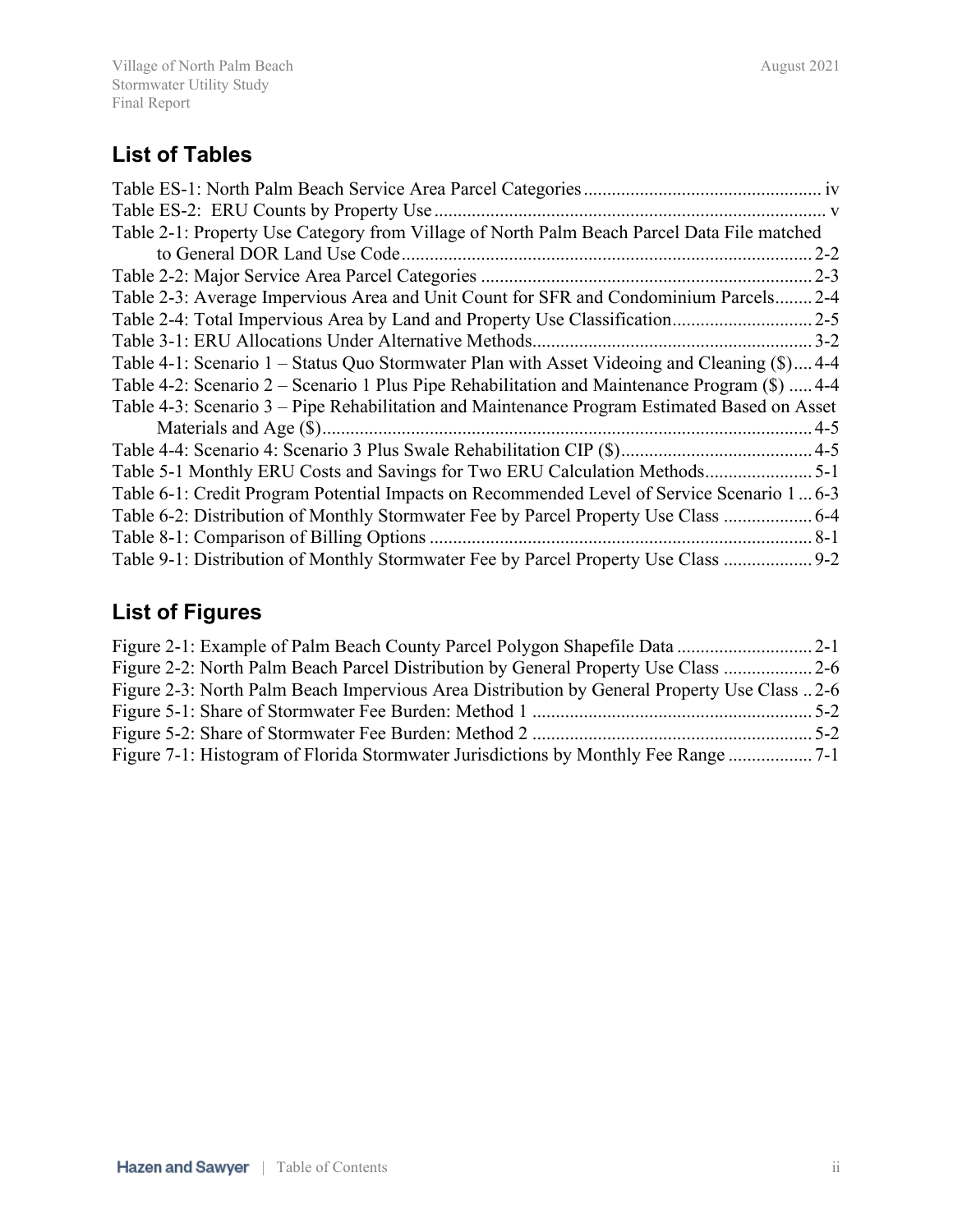# **List of Acronyms**

| Abbreviation | <b>Definition</b>                    |
|--------------|--------------------------------------|
| B&V          | <b>Black and Veatch</b>              |
| <b>BMP</b>   | <b>Best Management Practice</b>      |
| <b>CCTV</b>  | <b>Closed Circuit Television</b>     |
| <b>CIP</b>   | Capital Improvement Plan             |
| <b>CMP</b>   | <b>Corrugated Metal Pipe</b>         |
| <b>DOR</b>   | Department of Revenue                |
| ERU          | <b>Equivalent Residential Unit</b>   |
| ES           | <b>Executive Summary</b>             |
| <b>FDOT</b>  | Florida Department of Transportation |
| <b>FL</b>    | Florida                              |
| <b>FY</b>    | <b>Fiscal Year</b>                   |
| <b>GIS</b>   | Geographic Information System        |
| IA           | Impervious Area                      |
| <b>PWD</b>   | <b>Public Works Department</b>       |
| <b>RCP</b>   | Reinforced Concrete Pipe             |
| <b>ROW</b>   | <b>Right of Way</b>                  |
| SeSwA        | Southeast Stormwater Association     |
| <b>SF</b>    | Single-Family                        |
| <b>SFR</b>   | Single-Family Residential            |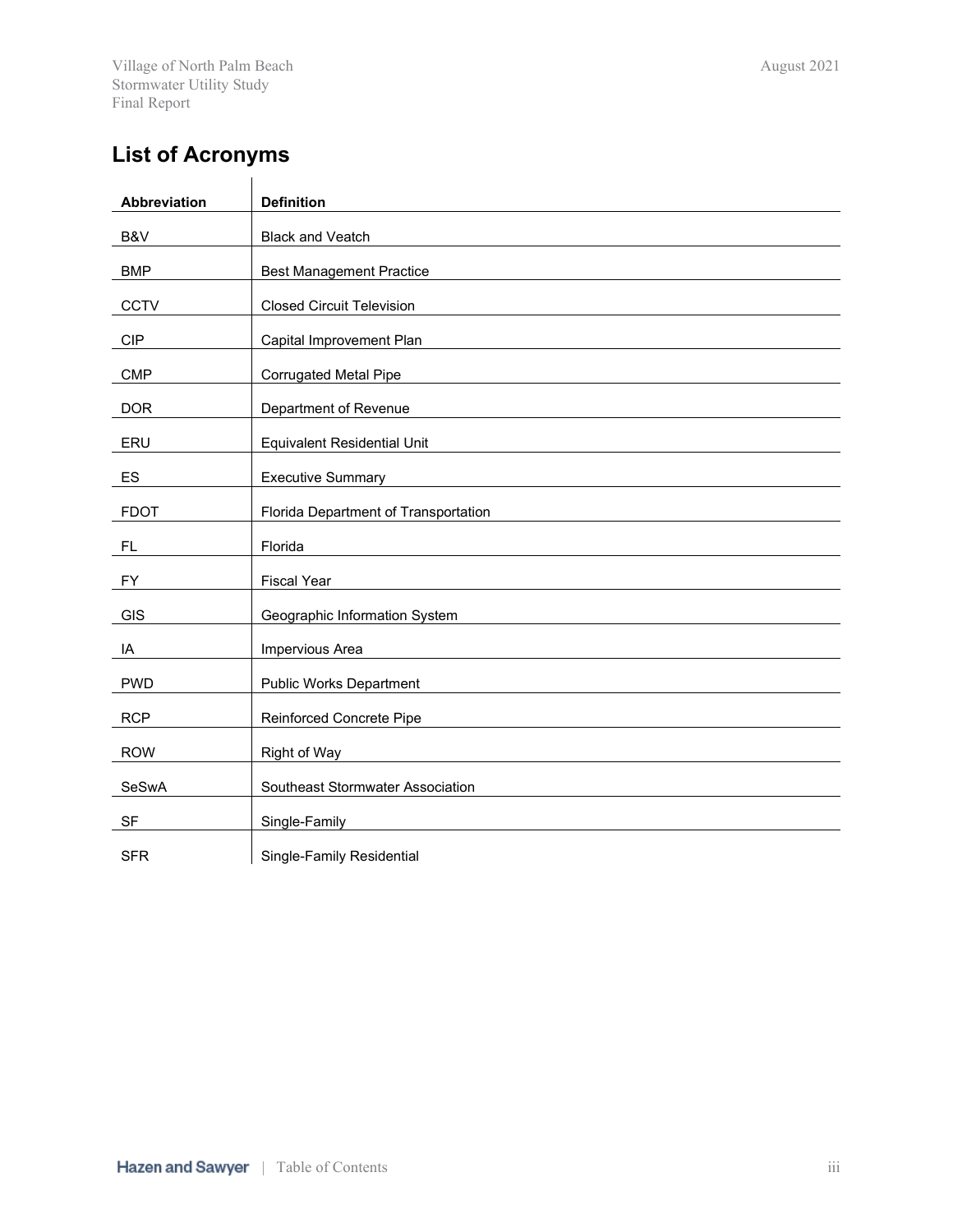# <span id="page-4-0"></span>**Executive Summary**

This Study ("SW Fee Study") builds on the February 2019 conceptual Village of North Palm Beach Stormwater Management Study ("2019 Study") prepared for the Village of North Palm Beach's ("Village") Department of Public Works. The main objective of this SW Fee Study is to develop a stormwater utility fee that would sustainably fund the Village's stormwater management program. The stormwater utility fee would rationalize budgeting and link individual Village parcels with the demand they place on the stormwater management system based on their impervious area coverage, which is assumed proportionate to the amount of stormwater runoff they contribute to the treatment system.

Data from the Village and Palm Beach County were analyzed and used to estimate impervious area coverage by property use class including single-family residences, multifamily residences, condominiums, commercial and industrial enterprises, government, and institutional facilities. With few exceptions, land parcels other than public schools and right of ways would be subject to the proposed stormwater utility fee. **Table ES-1** shows the distribution of the Village land parcels by property use classification.

|                       | <b>Parcels</b> |                   |              | Area (acres)      |
|-----------------------|----------------|-------------------|--------------|-------------------|
| <b>Category</b>       | <b>Total</b>   | <b>Percentage</b> | <b>Total</b> | <b>Percentage</b> |
| Commercial/Industrial | 158            | 5.0%              | 329          | 18%               |
| Institutional         | 12             | 0.4%              | 67           | 4%                |
| All Residential       | 2.914          | 91.8%             | 1.009        | 54%               |
| Right of Way/Exempt   | 12             | 0.4%              | 10           | $1\%$             |
| Vacant                | 48             | 1.5%              | 51           | 3%                |
| Utility               | ◠              | 0.1%              |              | 0.06%             |
| Municipal/Government  | 27             | 0.9%              | 398          | 21%               |
| <b>Grand Total</b>    | 3,173          | 100.0%            | 1,867        | 100.0%            |

#### <span id="page-4-1"></span>**Table ES-1: North Palm Beach Service Area Parcel Categories**

The Equivalent Residential Unit or ERU is the base unit in stormwater billing. An ERU is commonly defined as the average Impervious Area (IA) per parcel of one or more residential billing classes. Fees can be flat or variable, with flat fees traditionally assigned to property classes with relatively homogenous property use (e.g., single-family residences, condos) and variable fees assigned to classes with more property development variability (commercial, institutional). The SW Fee Study tested two Methods for developing the ERU:

- Method 1: ERU is based on the average IA for a statistically significant sample of single-family residential (SFR) parcels. A flat rate of 1 ERU is assigned to SFR parcels, and condos are billed 0.22 ERUs based on the ratio (22%) of the average condominium unit IA to the average SFR IA.
- Method 2: ERU is based on the weighted average of SFR IA, and average condominium unit IA. SFR and condos are both billed 1 ERU per dwelling unit. All other fee eligible properties would be billed a specifically derived charge based on their measured IA divided by the ERU.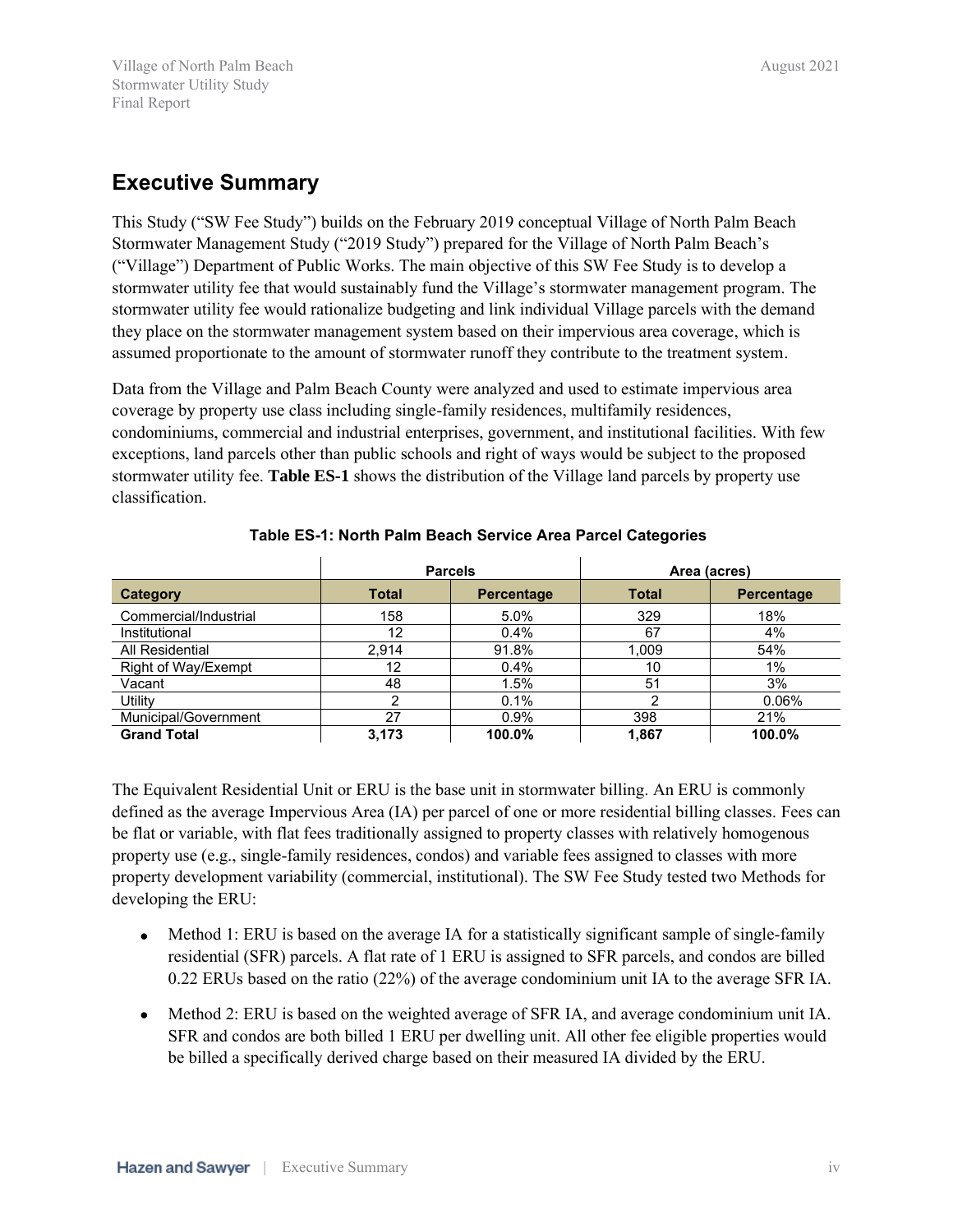<span id="page-5-0"></span>Method 1 yields an ERU of 5,550 square feet, while the Method 2 ERU is 3,389 square feet. Under Method 1, a condominium unit would be assessed a fee based of 0.22 ERUs; under Method 2, a condominium unit would be assigned 1 ERU, the same as an SFR parcel. Method 1 is recommended because it allocates ERU's to the different property use classes more closely in proportion to IA distribution in the Village. The distribution of ERUs under Method 1 is shown in **Table ES-2**.

| <b>Property Use Class</b> | <b>Total ERU Count</b> |  |  |
|---------------------------|------------------------|--|--|
| Single-Family Residential | 2,675                  |  |  |
| Condominium               | 1,052                  |  |  |
| Commercial                | 1,077                  |  |  |
| Institutional             | 233                    |  |  |
| Municipal/Government      | 79                     |  |  |
| Multifamily Residential   | 431                    |  |  |
| Utility                   | 9                      |  |  |
| Vacant                    | 5                      |  |  |
| Total                     | 5.561                  |  |  |

**Table ES-2: ERU Counts by Property Use** 

Annual stormwater management costs were then projected for the period FY2021-FY2025. The 2019 Study cost estimates were updated for four Level of Service Scenarios with increasing CIP requirements. The scenarios range from a slightly enhanced status quo (Scenario 1) to a more comprehensive and significantly enhanced Level of Service under Scenario 4. Annualized costs are estimated to range from approximately \$380,000 to over \$1 million. The Village's preference is to proceed with Scenario 2, which offers a slightly more robust infrastructure maintenance and rehabilitation program than the status quo. We recommend that it be implemented at least for the first year to give the Village residents and businesses time to adjust to the new stormwater fee while still progressing towards stormwater management and water quality objectives.

The baseline monthly stormwater utility fee under the Scenario 2 Level of Service would be \$7.53 per ERU. The SW Fee Study assumes that the stormwater fee would be billed as a non-ad valorem assessment through each parcel's property tax bill. The projected fee includes 4 percent early payment discount and 1 percent administrative charge imposed by the county for use of the property tax bill.

Finally, the SW Fee Study recommends that the Village include a credit program to improve equity and incentivize parcel owners to install best management practices to reduce stormwater runoff volume and/or peak discharge rate, thus reducing demand on the system. Because credit programs result in fewer ERUs to which costs can be allocated, they necessarily raise the per monthly fee on remaining ERUs. Mitigating the likely impact is that participation rates in credit programs are very low, averaging only about 3 percent of total stormwater utility accounts in the Southeast United States according to the Southeast Stormwater Association 2019 Survey. For the purposes of the SW Fee Study, three different credit program participation rates were evaluated to estimate the impact on the ERU fee. The mid-level of the three participation scenarios would increase the monthly fee per ERU from \$7.53 to \$7.78, about a 3.3 percent increase. The cost burden shift across the different property use classes would be negligible, and any enterprise fund surplus would be considered in establishing future year budgets and rates.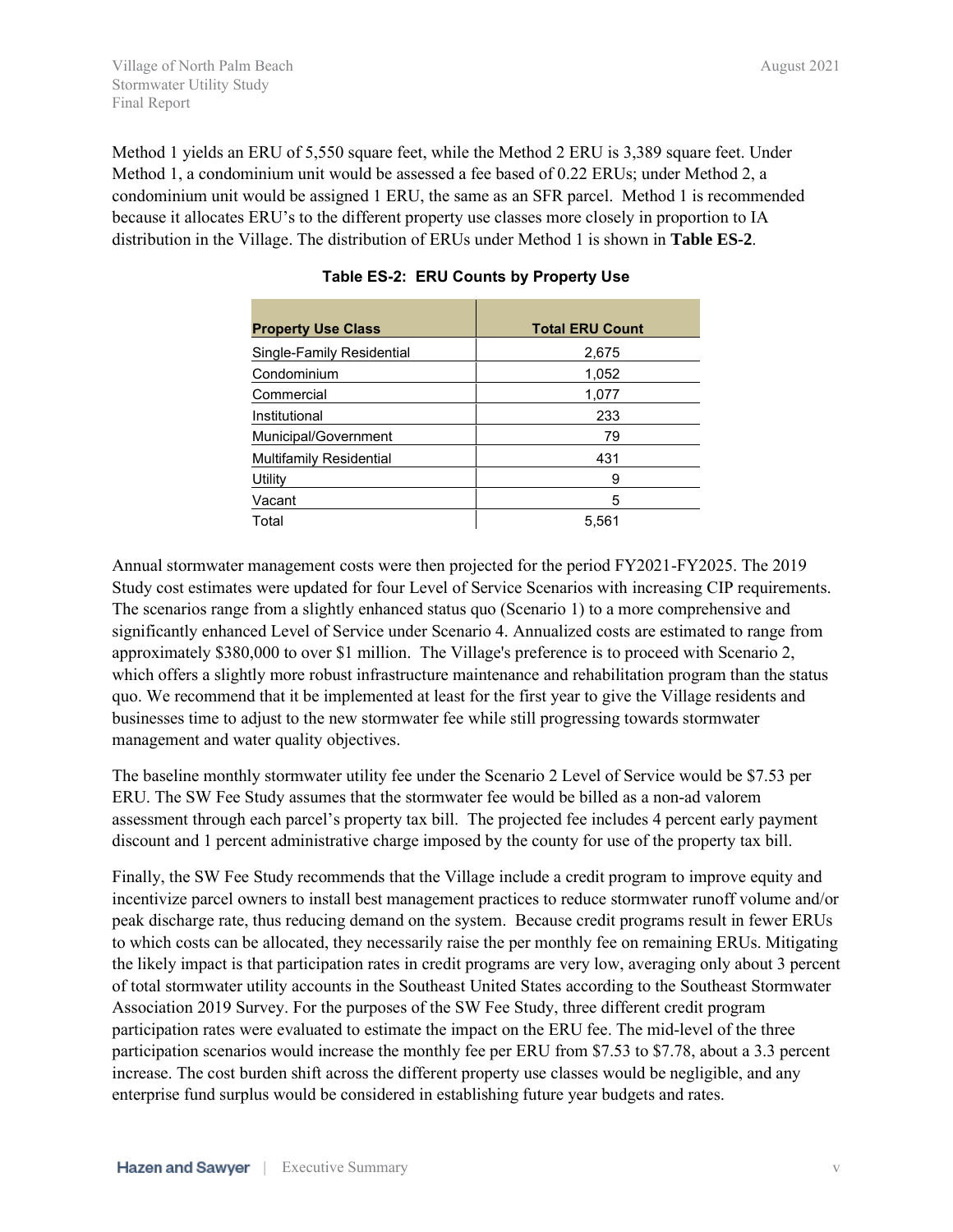# <span id="page-6-0"></span>**1. Introduction and Background**

During the past two years, Hazen and Sawyer (Hazen) has been assisting the Public Works Department (PWD) of the Village of North Palm Beach (Village), Florida to develop a more financially sustainable stormwater management program. In February 2019, Hazen prepared a conceptual study that evaluated the feasibility of establishing a utility fee to fund the Village's ongoing stormwater management program<sup>1</sup>. The 2019 Study encompassed:

- Obtaining from the Village an inventory of the Village's stormwater management assets;
- Reviewing regulatory compliance requirements;
- Estimating costs, revenues and funding requirements;
- Preparing a 5-Year financial forecast, and
- Investigating alternative rate structures.

A stormwater utility fee would not only provide dedicated funding for stormwater infrastructure operations and maintenance but would also fund the treatment of stormwater runoff in accordance with water quality requirements for runoff entering natural water bodies. Stormwater charges are typically based on the characteristics of parcels, including the dimensions of impervious area (IA). IA is the portion of a parcel which has been altered by development or compaction, through which rainwater cannot percolate into the ground, thus entering the stormwater management system as runoff. As such, IA is an indicator of the amount of runoff that a property passes into the Village's stormwater management system. Based on the 2019 Study results, the Public Works Department (PWD) tasked Hazen to conduct a SW Fee Study to develop a stormwater utility fee that would generate annual revenues sufficient to fund the stormwater program.

A stormwater management program funded from a dedicated revenue stream derived from a utility fee confers a multitude of advantages over the current method under which the stormwater program is funded through an annual appropriation from the Village's operating budget. Each budget year the stormwater program must compete against other Village programs to obtain its annual funding. As such, stormwater program funding is also vulnerable to fluctuations in the local economy.

The current budgeting mechanism creates uncertainty in the level and continuity of funding and hinders effective long-term stormwater management planning. Furthermore, because the funds are derived from general revenues, there is no linkage between what individual households and businesses pay for stormwater management and the demands they place on the system.

In contrast, a stormwater utility fee is designed to link each parcel of land with the volume of stormwater runoff it generates. According to the Southeast Stormwater Association (SeSwA) 2019 Southeast Stormwater Utility Report, 86 percent of stormwater utilities use IA as the general basis for allocating stormwater management costs across their customers. Under a well-designed stormwater utility fee, each

<sup>1</sup> Hazen and Sawyer, Village of North Palm Beach Stormwater Management Study. February 20, 2019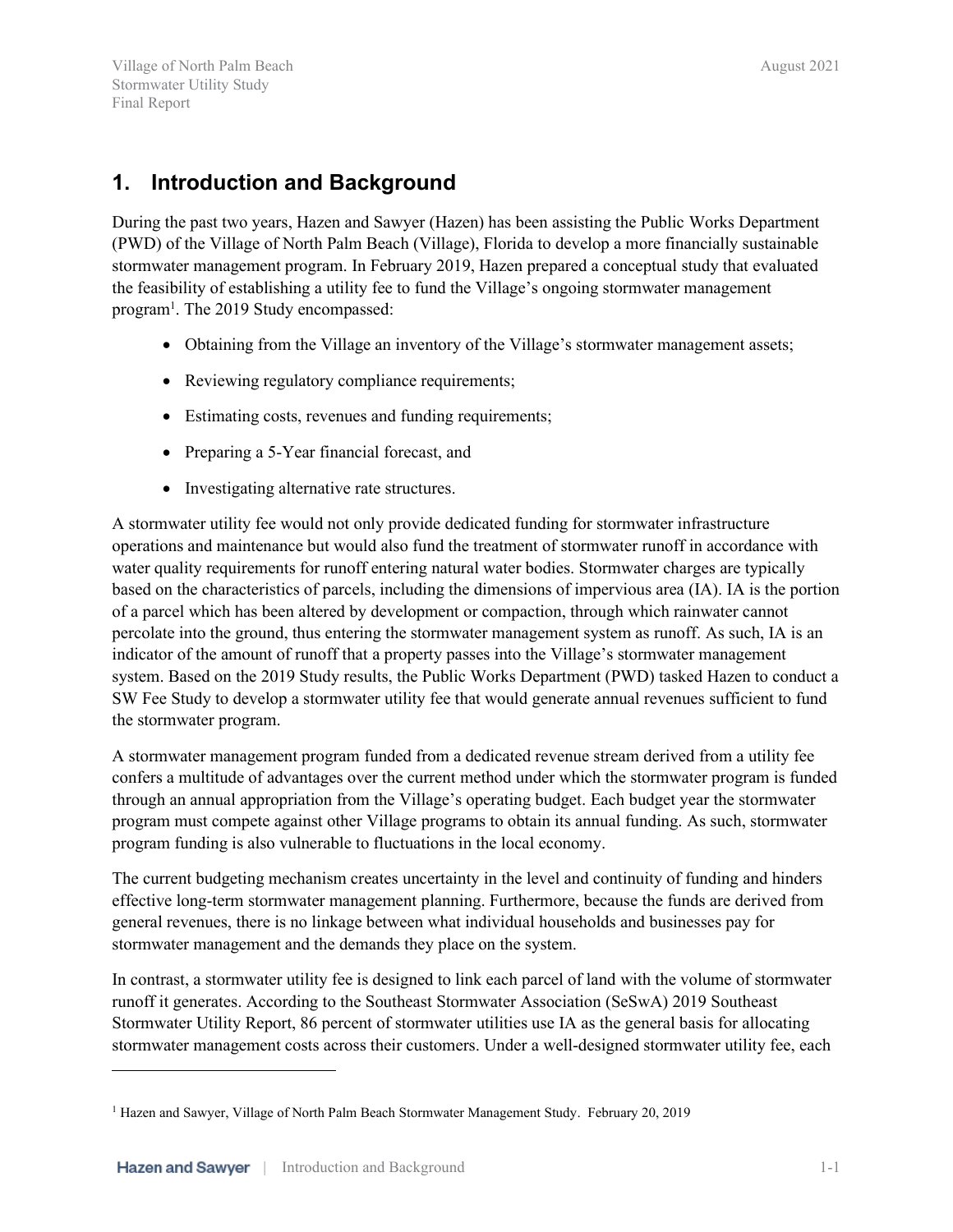stormwater customer pays its fair share of the program's capital, operating and maintenance costs based on the parcel's proportion of the total impervious area served by the system. Finally, because a stormwater utility fee is based on the annualized cost of the program, equitably allocated across the program users, the revenues it generates will be reliable and predictable and allow for long-term planning for a sustainable program. It is for these reasons that the Village is seeking to implement a stormwater utility fee that will meet its funding needs and better rationalize its budgeting process. The remainder of this document describes the methods used to develop the unit fee for the stormwater utility, the financial impacts of alternative utility fee calculations, financial impacts of incorporating a credit program, billing alternatives, and conclusions and recommendations. The SW Fee Study is structured to provide the reader with a detailed understanding of all the cost elements that comprise the recommended fee and how those costs would be equitably allocated across the different property use classes.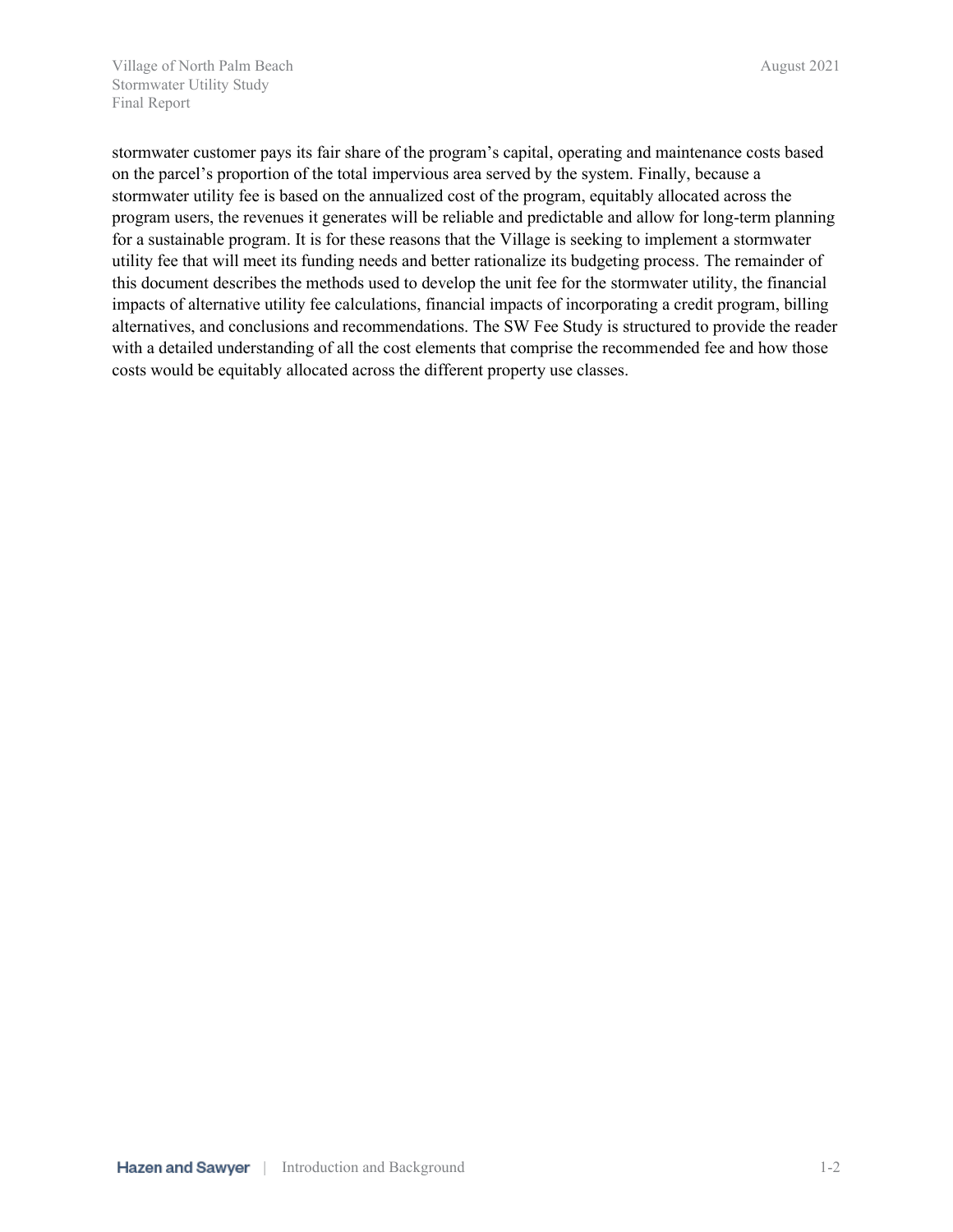# <span id="page-8-0"></span>**2. Estimate of Village of North Palm Beach Total Impervious Area and Distribution by Property Use**

For the 2019 Study, Hazen conducted a preliminary analysis of the Village's land use patterns to determine the number of parcels by property use and their contribution to Village's total impervious area (IA). The following summarizes the methods used and the resulting calculations with some data updates and refinements made since the submission of the 2019 Study.

Electronic files containing property appraiser parcel data were downloaded from the online Palm Beach County Enterprise GIS Data Catalog and included the following elements:

- GIS Parcel Shapefile
- Property Data Database File
- Condo Data Database File
- Instructions for joining the Property Data and Condo Data Database files to the GIS Parcel Shapefile.
- Existing Land Use GIS shapefile for matching parcels records to Palm Beach County general land use categories

High resolution orthoimagery of the Village stormwater service area, for the purposes of manually measuring IA, was also requested from Palm Beach County Information Systems Services. The Parcel Shapefile was brought into GIS and mapped over the Palm Beach County orthoimagery.

**Figure 2-1** shows an example of the GIS parcel shapefile over the orthoimagery. The parcel shapefile was joined with the Property Data file which included detailed property use descriptions. Single-family residential parcels are indicated by blue outline, multifamily parcels are outlined in green while multifamily parcels with more than ten units are outlined in purple, condo in turquoise and all other parcels are outlined in black.

<span id="page-8-1"></span>

**Figure 2-1: Example of Palm Beach County Parcel Polygon Shapefile Data**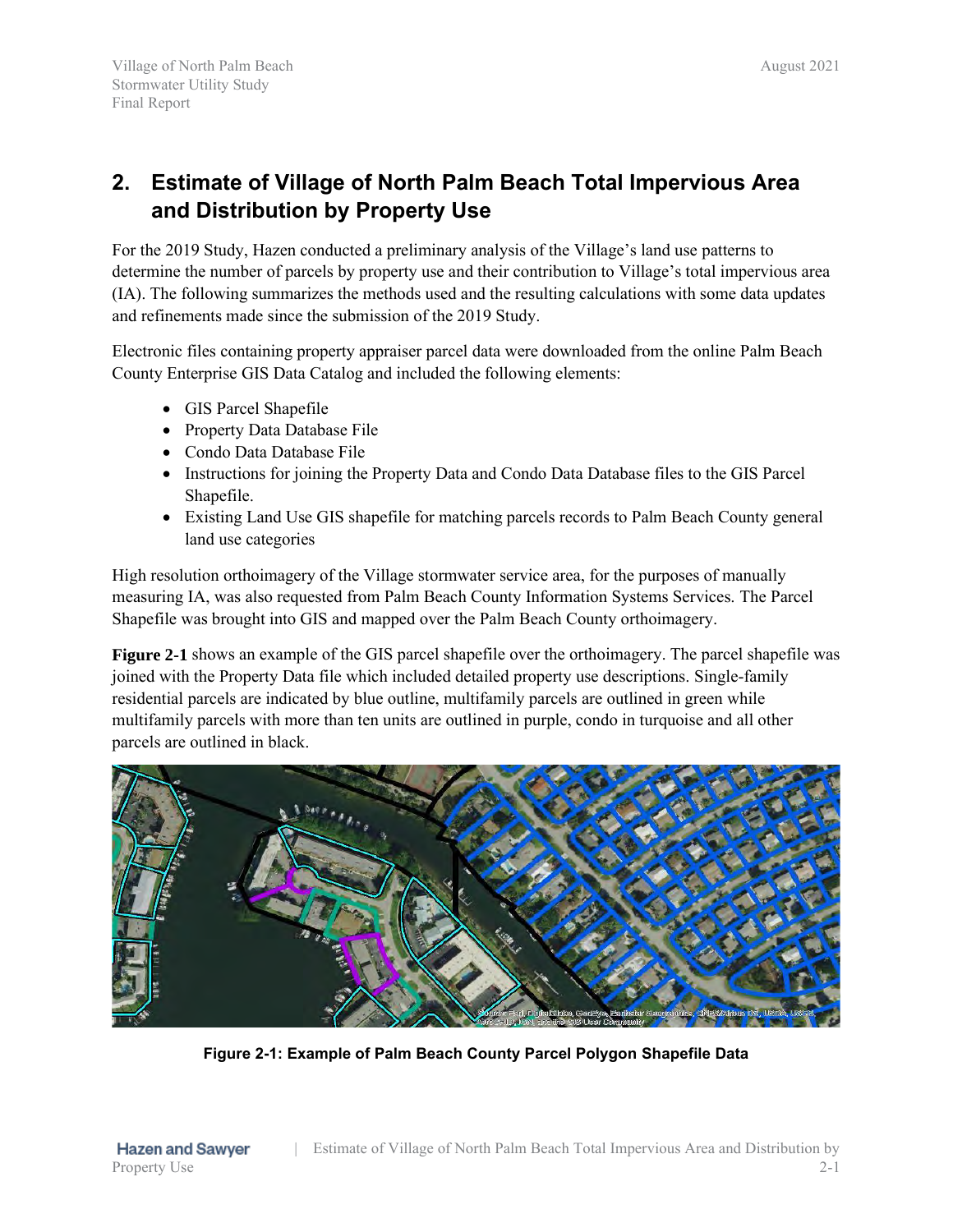### <span id="page-9-0"></span>**2.1 Village of North Palm Beach Land Use by Property Use**

The development of a stormwater utility billing system requires the classification of each parcel by land use. Because the Palm Beach County parcel dataset did not include the Florida Department of Revenue (DOR) property use codes typically employed for this purpose, an existing land use field was used instead. Assigned land use categories were aggregated into general use categories that included residential, commercial, industrial, institutional, and governmental groupings.

[Table 2-1](#page-9-1) shows how the property use classifications in the Parcel Data File were assigned to each corresponding general use category with the purpose of grouping for billing.

| <b>General Land Use Grouping</b> | <b>County Property Use Category</b> |
|----------------------------------|-------------------------------------|
| Residential                      | SINGLE-FAMILY                       |
|                                  | SINGLE-FAMILY-IND ZONE              |
|                                  | <b>TOWNHOUSE</b>                    |
|                                  | CONDO                               |
|                                  | <b>MULTIFAMILY</b>                  |
|                                  | MULTIFAMILY < 10 UNITS              |
| Commercial/Industrial            | <b>AUTO SALES</b>                   |
|                                  | DEPARTMENT STORE                    |
|                                  | <b>FINANCIAL</b>                    |
|                                  | <b>GOLF COURSE</b>                  |
|                                  | <b>INSURANCE</b>                    |
|                                  | MORT/CEMETERY                       |
|                                  | <b>MOTEL</b>                        |
|                                  | <b>NIGHT CLUBS</b>                  |
|                                  | OFFICE MULTISTORY                   |
|                                  | OFFICE ONE STORY                    |
|                                  | PKG LT / MH PK                      |
|                                  | <b>PROF OFFICES</b>                 |
|                                  | <b>RESTAURANT</b>                   |
|                                  | RESTAURANT, DRIVE IN                |
|                                  | <b>SANI/ REST HOME</b>              |
|                                  | <b>SERVICE STATION</b>              |
|                                  | SHOPPING CENTER CMMI                |
|                                  | STORE/OFFICE/RESIDEN                |
|                                  | <b>STORES</b>                       |
|                                  | SUPERMARKET/DRUG STO                |
|                                  | <b>WORKING WATERFRONT</b>           |
|                                  | RESIDENTIAL COMMON AREA             |
|                                  | <b>WAREH/DIST TERM</b>              |
| Institutional                    | PRV SCHL/COLL                       |
|                                  | <b>RELIGIOUS</b>                    |
| Municipal/Government             | FOREST/PK/REC                       |
|                                  | <b>MUNICIPAL</b>                    |
|                                  | <b>OUTDR REC/PARK LAND</b>          |
|                                  | PUB CTY SCHOOL (excluded)           |
|                                  | <b>STATE</b>                        |

<span id="page-9-1"></span>

| Table 2-1: Property Use Category from Village of North Palm Beach Parcel Data File matched to |  |
|-----------------------------------------------------------------------------------------------|--|
| General DOR Land Use Code <sup>2</sup>                                                        |  |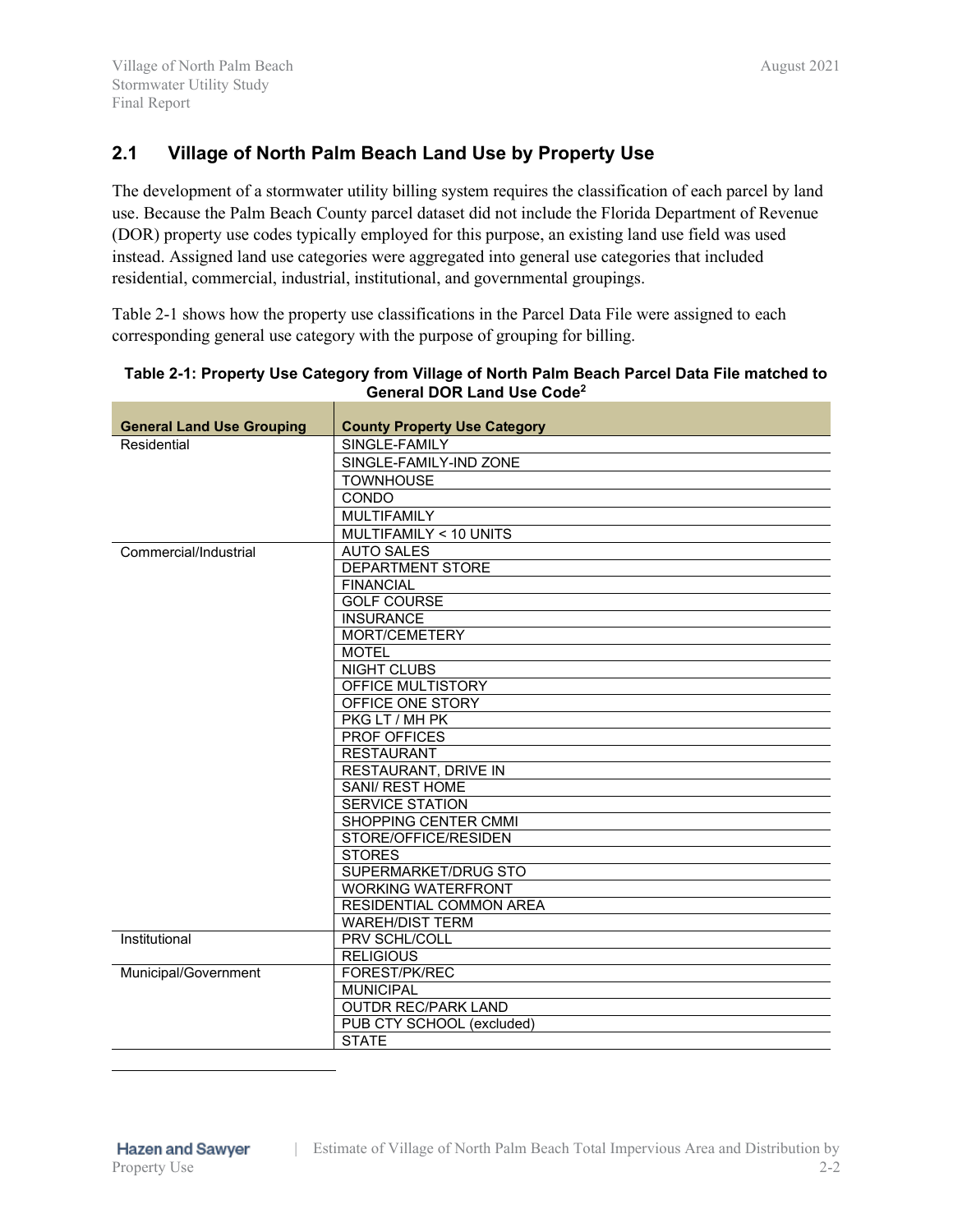| <b>General Land Use Grouping</b> | <b>County Property Use Category</b> |
|----------------------------------|-------------------------------------|
| Utility                          | UTILITY                             |
|                                  | RIVER/LAKES                         |
|                                  | SEWG/WASTE LAND                     |
| Vacant                           | SINGLE-FAMILY-IND ZO                |
|                                  | <b>VACANT</b>                       |
|                                  | <b>VACANT INDUSTRIAL</b>            |
| Water/Right of Way               | <b>CENTRALL ASSESSED</b>            |
|                                  | R/W - BUFFER                        |

<sup>2</sup> As described in the 2018 Production Guide and Data Record Layout for the Comma Delimited File Format by the Florida Department of Revenue Property Tax Oversight, available online:

http://floridarevenue.com/property/Documents/2018prodguide.pdf

In 2017 the 15<sup>th</sup> Circuit Court ruled in the case of School Board of Palm Beach County v. City of West Palm Beach that public schools were to be exempt from stormwater fees. Therefore, public school parcels have been excluded from the stormwater fee calculations in this report. There is one such public school parcel in the Village, *The Conservatory School at North Palm Beach*. Depending on the billing method selected to implement the fee (Section 8), the Village may not be able to collect from government owned parcels. All aggregations of acreage used in the estimation of the Village's potential stormwater revenue collection, including governmental categories exclude the school's approximately 10-acre parcel.

<span id="page-10-0"></span>The Generalized DOR land use codes were then used to summarize the major service area parcel categories in the Village as shown in **[Table 2-2](#page-10-0)**:

|                       | <b>Parcels</b> |            | Area (acres) |                   |
|-----------------------|----------------|------------|--------------|-------------------|
| <b>Category</b>       | <b>Total</b>   | Percentage | <b>Total</b> | <b>Percentage</b> |
| Commercial/Industrial | 158            | 5.0%       | 329          | 18%               |
| Institutional         | 12             | 0.4%       | 67           | 4%                |
| All Residential       | 2,914          | 91.8%      | 1.009        | 54%               |
| Right of Way/Exempt   | 12             | $0.4\%$    | 10           | $1\%$             |
| Vacant                | 48             | 1.5%       | 51           | 3%                |
| Utility               | $\mathcal{P}$  | 0.1%       | 2            | 0.06%             |
| Municipal/Government  | 27             | $0.9\%$    | 398          | 21%               |
| <b>Grand Total</b>    | 3,173          | 100.0%     | 1,867        | 100.0%            |

#### **Table 2-2: Major Service Area Parcel Categories**

**[Table 2-2](#page-10-0)** shows that while most parcels within the Village are residential, they comprise a little more than half of the total land area. Note that while the Village has an area of 5.8 square miles, 2.2 square miles of that is water, and a little over a half of a square mile of that (0.55) is water or parcels for transportation rights-of-way which are exempt from stormwater fees.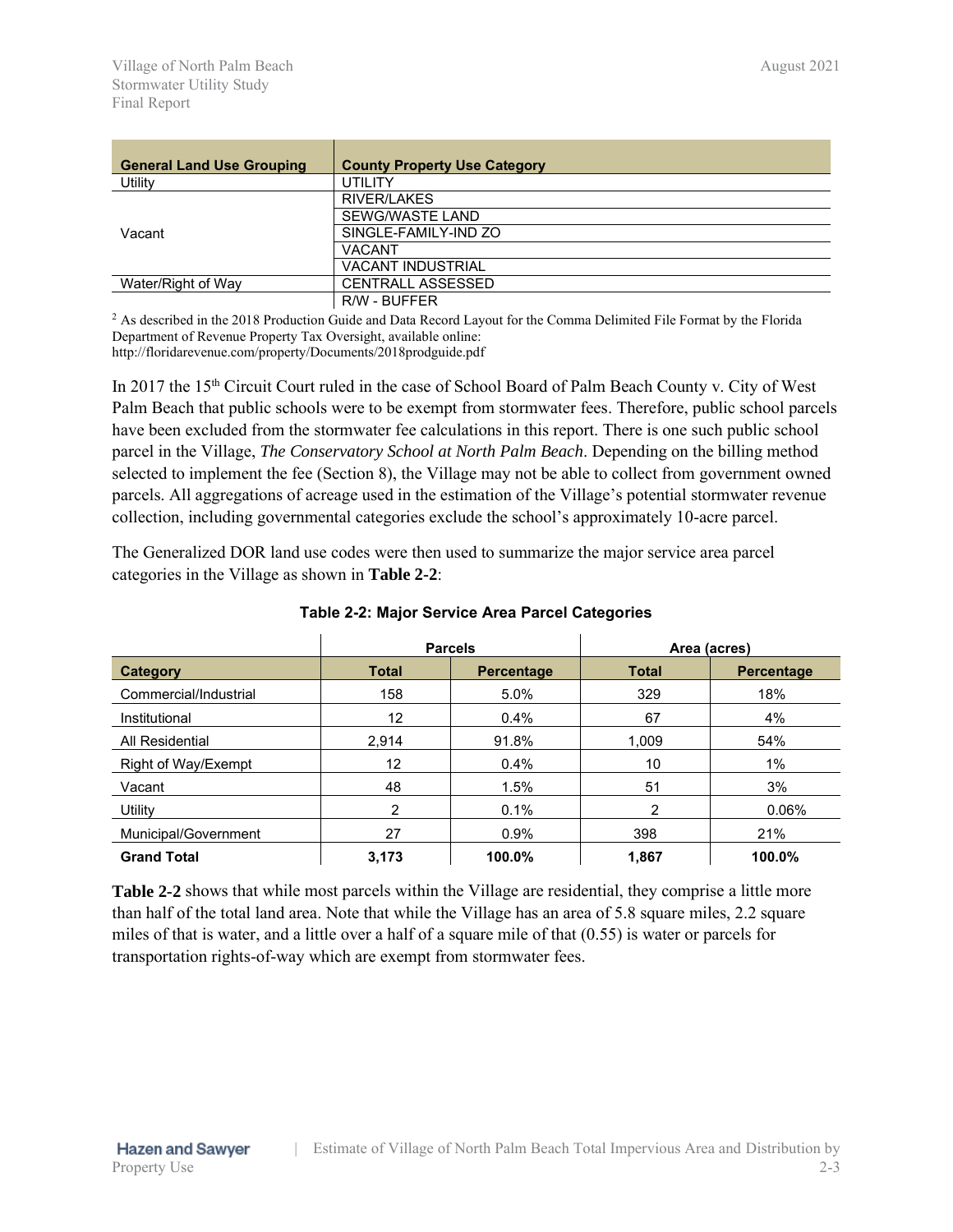### <span id="page-11-0"></span>**2.2 Estimation of Impervious Area by Property Use**

The next step of the analysis was to estimate the distribution of IA by property use and then calculate the IA to be assigned to each parcel. For multifamily residential and condominium land parcels, the IA was measured for the entire parcel and not for individual units. However, for condominiums, an average per unit ratio was estimated based on the total units across all condominium parcels. For Single-Family Residential (SFR) parcels, a statistically significant random sample of approximately 5 percent of Village SFR properties were used to estimate an average square footage of IA per parcel. That average was then applied to all SFR properties within the Village. For all other nonresidential land parcels, including commercial/industrial, institutional, municipal/ government, and utilities, the IA square footage was measured for each parcel due to the variability of land development within each respective property class. Accordingly, these parcels would be charged based on their actual measured individual land cover characteristics rather than the average IA coverage for their property use classification.

**Table 2-3** presents the estimates of the Village's impervious area for SFR and Condominiums. On average, SFR parcels contain  $5,550$  ft<sup>2</sup> of IA while the IA associated with each condominium unit averages only about 1,227 ft<sup>2</sup>. The average IA for multifamily units is not included in the estimate because multifamily residential unit counts per parcel were not available. For purposes of estimating a stormwater utility fee, the multifamily parcels are treated the same as a commercial parcel with one fee charged for the entire property.

| <b>Metric</b>                         | <b>Value</b> | <b>Units</b> |
|---------------------------------------|--------------|--------------|
| SFR Average IA                        | 5,550        | $ft^2$       |
| Condominium Average IA                | 1,227        | fť           |
| SFR/Condominium Weighted Average IA   | 3,389        | ft           |
| Condominium Unit Count                | 4,755        | units        |
| <b>SFR Unit Count</b>                 | 2,675        | units        |
| Average Condominium IA/Average SFR IA | 22           | percent      |

#### <span id="page-11-1"></span>**Table 2-3: Average Impervious Area and Unit Count for SFR and Condominium Parcels**

**Table 2-4** shows the relative contribution of each property use class to the total IA of the Village. The SFR parcels account for 340.8 acres of IA or about 48 percent of the total Village IA. Commercial and condominium parcels account for 137.2 acres and 134 acres, respectively. Parcels with multifamily residences and institutional buildings together contain another 85 acres of IA.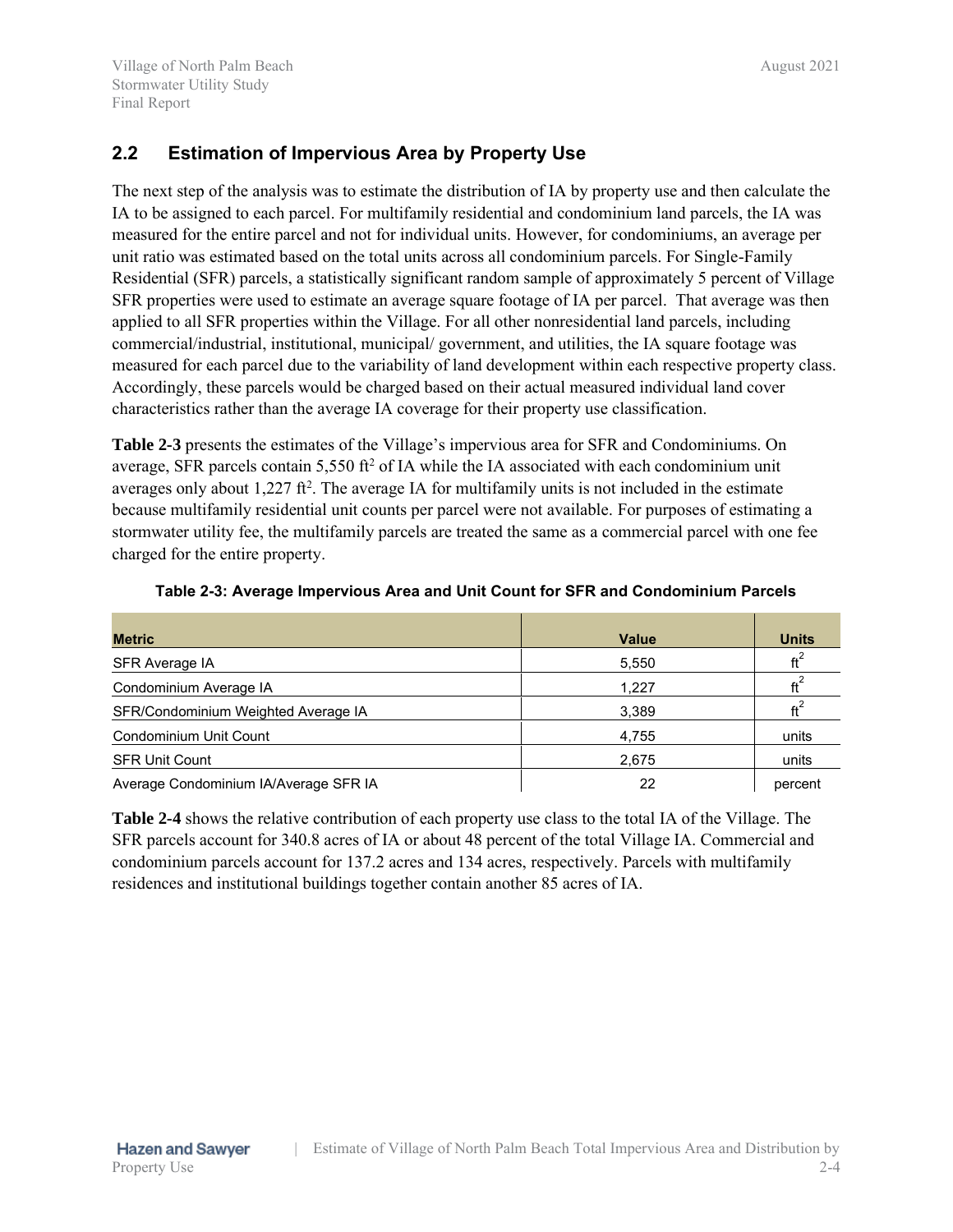<span id="page-12-0"></span>

| <b>Land Use</b> | <b>Property Use</b>            | <b>Acres</b> |
|-----------------|--------------------------------|--------------|
|                 | Single-Family Residential      | 340.8        |
| Residential     | Condominium                    | 134.0        |
|                 | <b>Multifamily Residential</b> | 54.9         |
|                 | Commercial                     | 137.2        |
|                 | Institutional                  | 29.6         |
| Nonresidential  | Municipal/Government           | 10.0         |
|                 | Utility                        | 1.2          |
|                 | Vacant                         | 0.6          |
|                 | Water/ROW                      | N/A          |
|                 | <b>Total</b>                   | 708.3        |

#### **Table 2-4: Total Impervious Area by Land and Property Use Classification**

**Figures 2-2** and **2-3** put these values into perspective by showing that although SFR parcels account for 84 percent of the total number of parcels in the Village, they account for just 48 percent of the IA.<sup>3</sup> Condominium complexes and their common areas comprise just 3 percent of the parcels but contain 19 percent of the IA. Commercial parcels also tend to be larger and typically have more IA. As shown in the figures below, although only 5 percent of the parcels are classified as commercial, they contain 19 percent of the IA.

<sup>&</sup>lt;sup>3</sup> Single-Family parcels were assumed to have 5,550 square feet of impervious area each for the purposes of this estimate.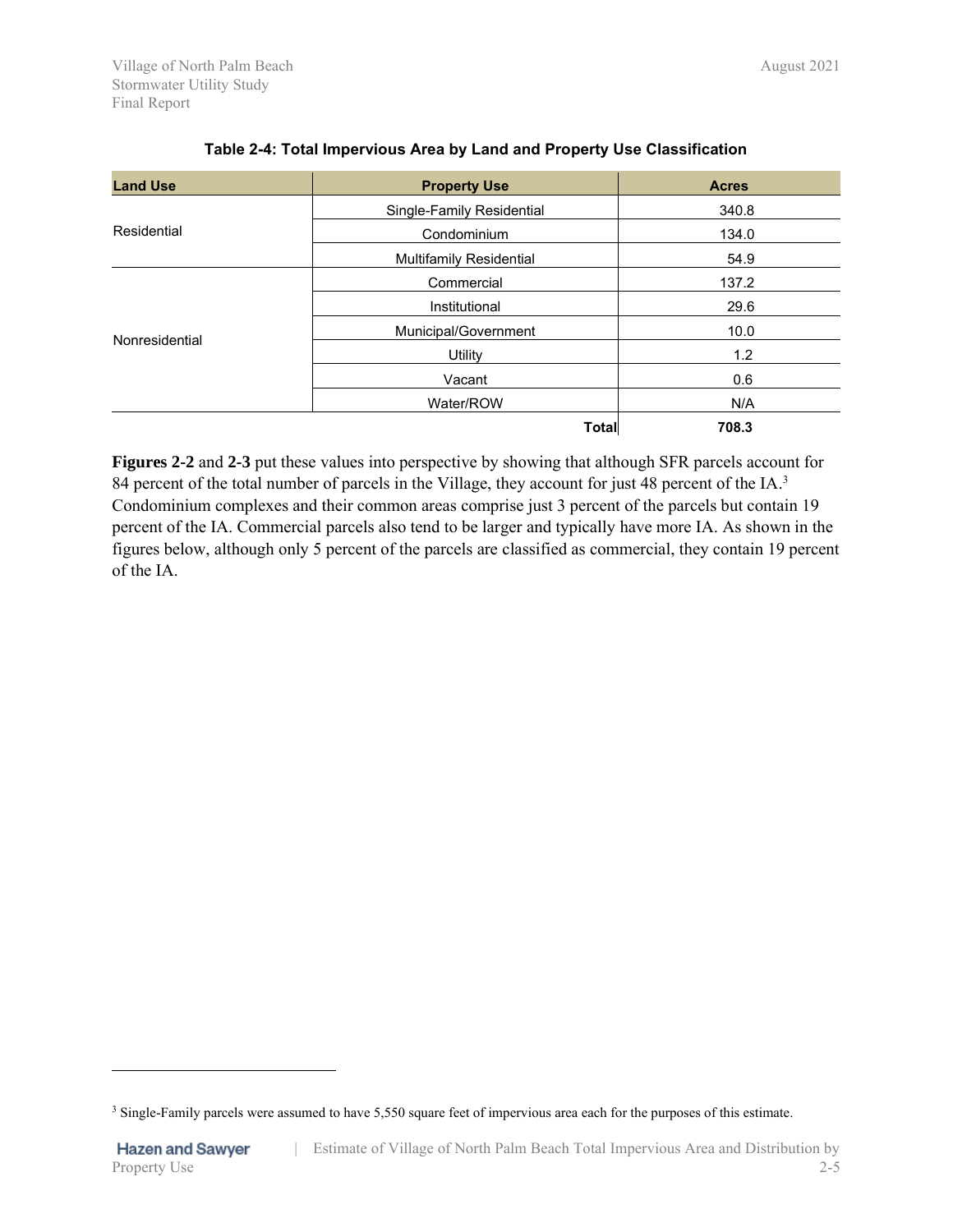

<span id="page-13-0"></span>**Figure 2-2: North Palm Beach Parcel Distribution by General Property Use Class**



<span id="page-13-1"></span>**Figure 2-3: North Palm Beach Impervious Area Distribution by General Property Use Class**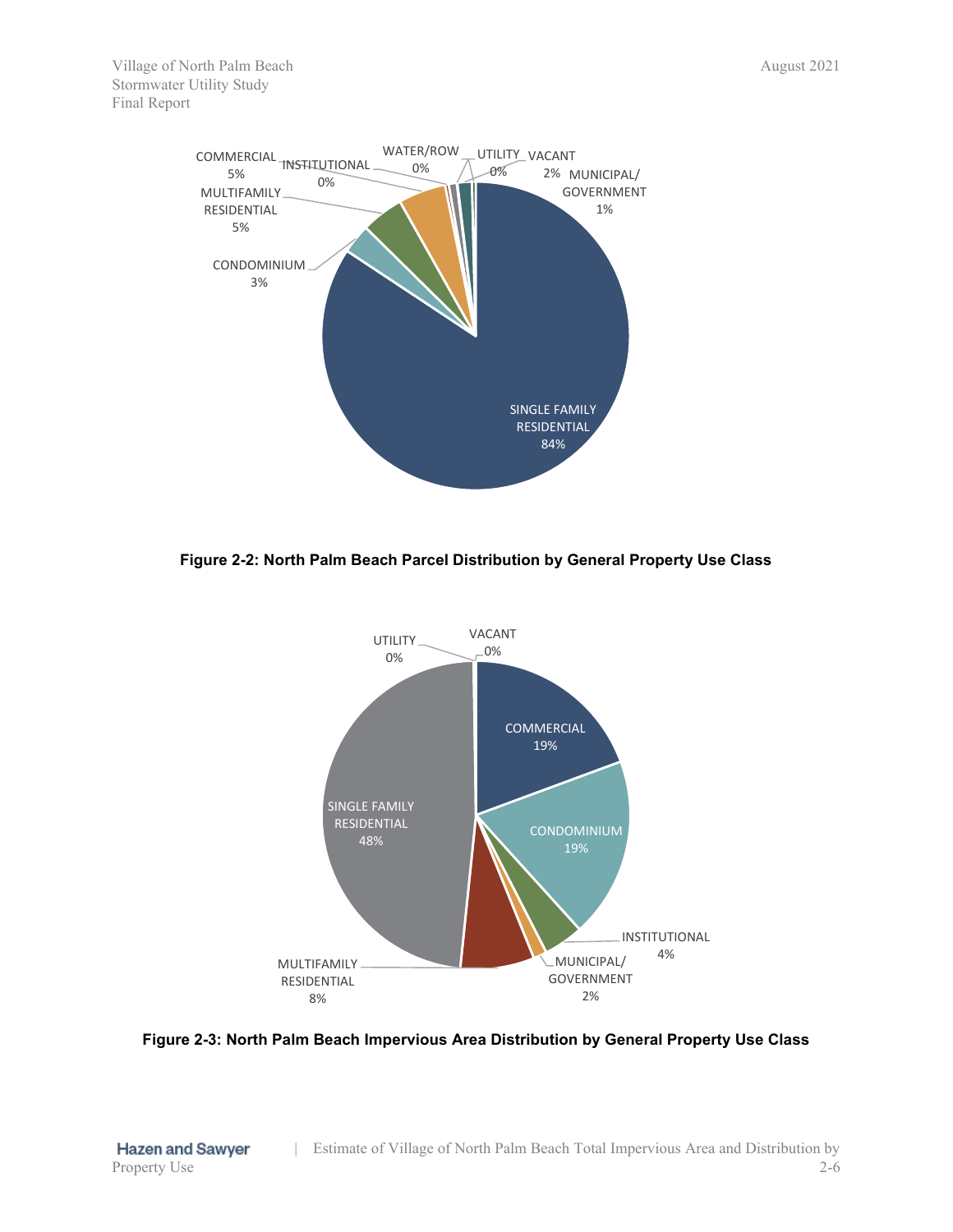# <span id="page-14-0"></span>**3. Methods to Calculate Equivalent Residential Unit and Resulting Distribution by Property Type and Use**

An Equivalent Residential Unit or ERU is the billing unit commonly used by stormwater utilities to determine the fee customers pay for their share of stormwater services. Stormwater services include both infrastructure operations and maintenance as well as water quality treatment for runoff discharged to surrounding natural bodies of water. An ERU typically represents the average impervious area associated with one or more residential use classes. Once defined, the ERU is applied to service area parcels to determine either a flat fee (in the case of SFR and condominium parcels) or a variable fee (for nonresidential parcels) when impervious area is measured individually for each parcel.

The most recent (2018, published biennially) Florida Stormwater Association Survey<sup>4</sup> notes that 56 percent of surveyed stormwater utilities base their ERU on SFR parcels only, while 35 percent base it on all residential property types. Depending on the distribution of single and multifamily dwelling units within a given municipality, one method may be preferable to the other. In the case of the Village of North Palm Beach, the number of condominium dwelling units outnumbers single-family residential parcels by nearly 2-to-1.

For purposes of this study, an ERU was calculated employing two methods:

- 1. Method 1: An ERU equals the average IA of SFR parcels
- 2. Method 2: An ERU equals the weighted average of IA of SFRs and condominiums

The ERU calculated for all nonresidential parcels is the ratio of each parcel's IA to the ERU basis established by the two methods, respectively. Method 1 results in an ERU of 5,550 square feet, and Method 2 results in an ERU of 3,389 square feet.

<sup>4</sup> Florida Stormwater Association 2018 Stormwater Utility Survey, p. 17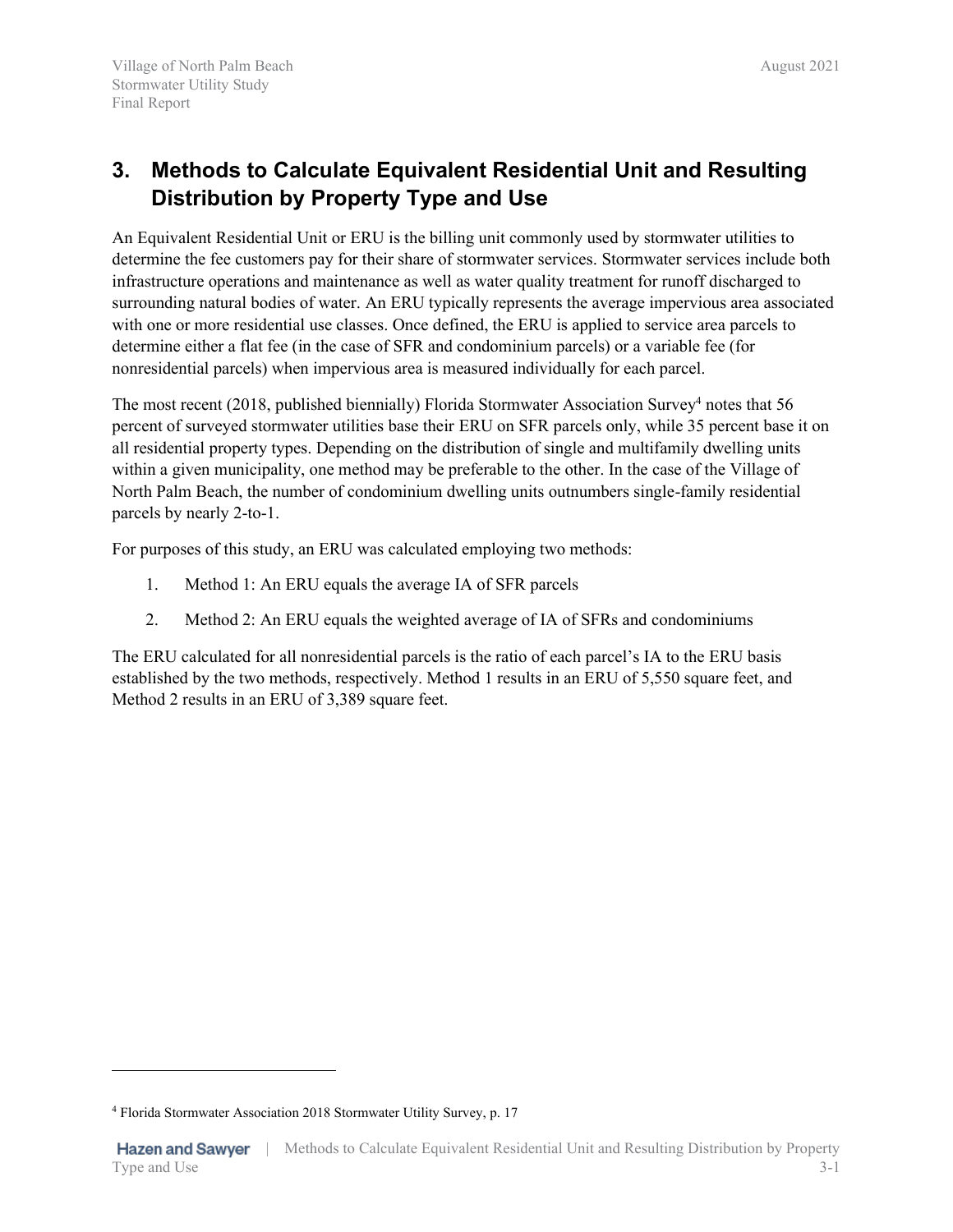**Table 3-1** shows the distribution of ERUs by property use class for the Village of North Palm Beach under the two ERU calculation methods. Under Method 2, the total number of ERUs is significantly larger because the ERU is based on a smaller IA square footage. As a result, nonresidential properties would be assigned larger ERU values then under Method 1. Condominium units, despite being associated with a much smaller IA footprint than SFR parcels, would be assigned the same ERU value. Specifically, under Method 2, a total of 4,755 ERUs are allocated to the 98 parcels containing the 4,755 condominium units, whereas under Method 1, those same condominium units are assigned only 1,052 ERUs. As will be shown in **Section 5**, the reallocation of ERUs would also impact the cost burden of the Stormwater Program borne by the property use classes.

<span id="page-15-0"></span>

|                                |                   | <b>Method 1</b>           |                           | <b>Method 2</b>  |                        |  |
|--------------------------------|-------------------|---------------------------|---------------------------|------------------|------------------------|--|
| <b>Property Use Class</b>      | Total $Ft2$ of IA | <b>Total ERU</b><br>Count | <b>ERU Method</b>         | <b>ERU Count</b> | <b>ERU Method</b>      |  |
| Single-Family Residential      | 14,846,250        | 2,675                     | 1.0 ERU                   | 2.675            | <b>1.0 ERU</b>         |  |
| Condominium                    | 5,836,639         | 1,052                     | $0.22$ ERU <sup>1</sup>   | 4,755            | <b>1.0 ERU</b>         |  |
| Commercial                     | 5,975,907         | 1,077                     |                           | 1.763            |                        |  |
| Institutional                  | 1,291,124         | 233                       |                           | 381              | Measured IA            |  |
| Municipal/Government           | 437,258           | 79                        | Measured IA<br>divided by | 129              | divided by<br>weighted |  |
| <b>Multifamily Residential</b> | 2,392,204         | 431                       | average SF IA             | 706              | average                |  |
| Utility                        | 50,570            | 9                         |                           | 15               | SF/Condo IA            |  |
| Vacant                         | 25,638            | 5                         |                           | 8                |                        |  |
| <b>Total</b>                   | 30,855,590        | 5,561                     |                           | 10,432           |                        |  |

#### **Table 3-1: ERU Allocations Under Alternative Methods**

<sup>1</sup> Condominium Average IA/SFR Average IA; See Table 2-4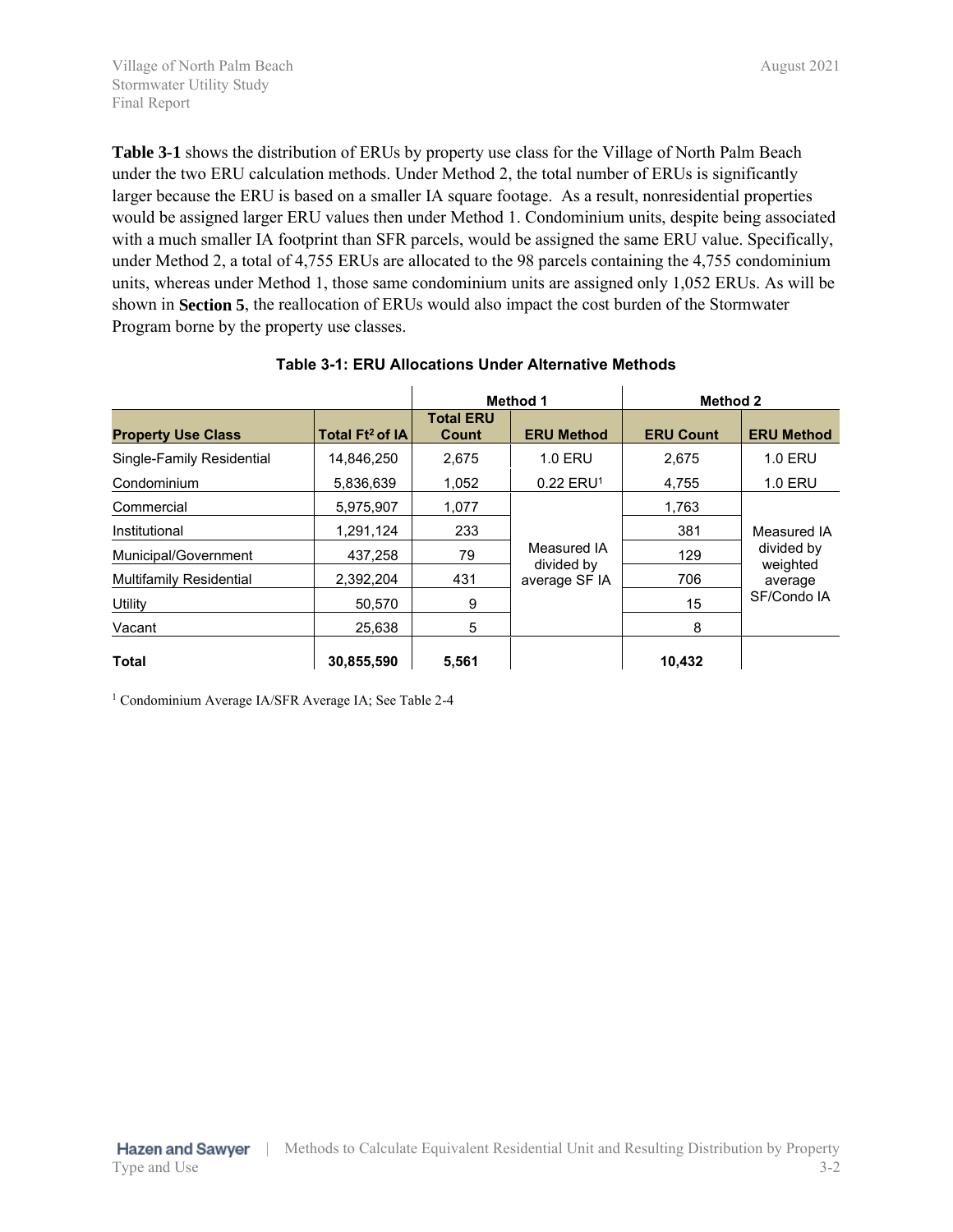<span id="page-16-0"></span>For the past decade, the Village has been making repairs as stormwater infrastructure fails and financing water quality treatment through the general fund. Most Village stormwater issues appear to be condition based rather than capacity based. The following scenarios were developed for key anticipated costs. Each scenario considers an assumed rate of inflation of 2.5 percent, based on the average inflation in the United States through the first two months of 2020.

For purposes of estimating the annual total revenue requirements to pay for the stormwater management program, this SW Fee Study assumes that the stormwater fee would be billed through the annual property tax bill (See Section 8 on alternative billing options). Accordingly, the financial forecast includes a 4.0 percent uncollected revenue premium, accounting for the 4 percent Palm Beach County early payment discount given for non-ad valorem assessment payments. <sup>5</sup> Estimates also include the Palm Beach County administrative fee of 1.0 percent of revenue collected for all non-ad valorem assessments. The fee is also calculated without the adjustment as a gauge of how much the Village could spend using an alternative billing mechanism (e.g., third-party billing using an entity such as Seacoast) without increasing the fee beyond that estimated using the property tax bill.

- Scenario 1: Baseline Stormwater Program
	- o Repairs made as infrastructure fails, resulting in an estimated cost of \$87,543<sup>6</sup> per year.<sup>7</sup> Annual costs through FY2025 are escalated by 2.5% to account for inflation.
	- o NPDES permitting: FY2019 budget used as the baseline; annual costs from FY2021 through FY2025 escalated by 2.5% to account for inflation.
	- o Emergency Repairs: FY2020 emergency repairs costs provided by North Palm Beach (NPB) used as the baseline; annual costs through FY2025 are escalated by 2.5% to account for inflation.
	- o Engineering and/or Consultant Costs: Annual costs estimated based on 20% of Emergency Repairs, Asset Cleaning and Video Inspection, and Pipe Rehabilitation and Maintenance costs.
	- o Asset Cleaning and Video Inspection, and Pipe Rehabilitation and Maintenance:
	- o Annual funding for cleaning and video inspection as well as limited rehabilitation and maintenance of the stormwater management collection and conveyance (piping) system. Funds can be discretionarily allocated between the two elements. The five-

<sup>5</sup> While the Village has not yet selected a method of collection, these discounts are used in the example to provide a conservative cost per ERU estimate.

<sup>6</sup> All dollar values converted to 2019 dollars utilizing the Bureau of Labor Statistics published Consumer Price Index tables available online here: https://data.bls.gov/timeseries/cuur0000sa0?series\_id=cwur0000sa0

<sup>7</sup> Cost of repairs approved by the Village Council for FY 2020, obtained from the Village.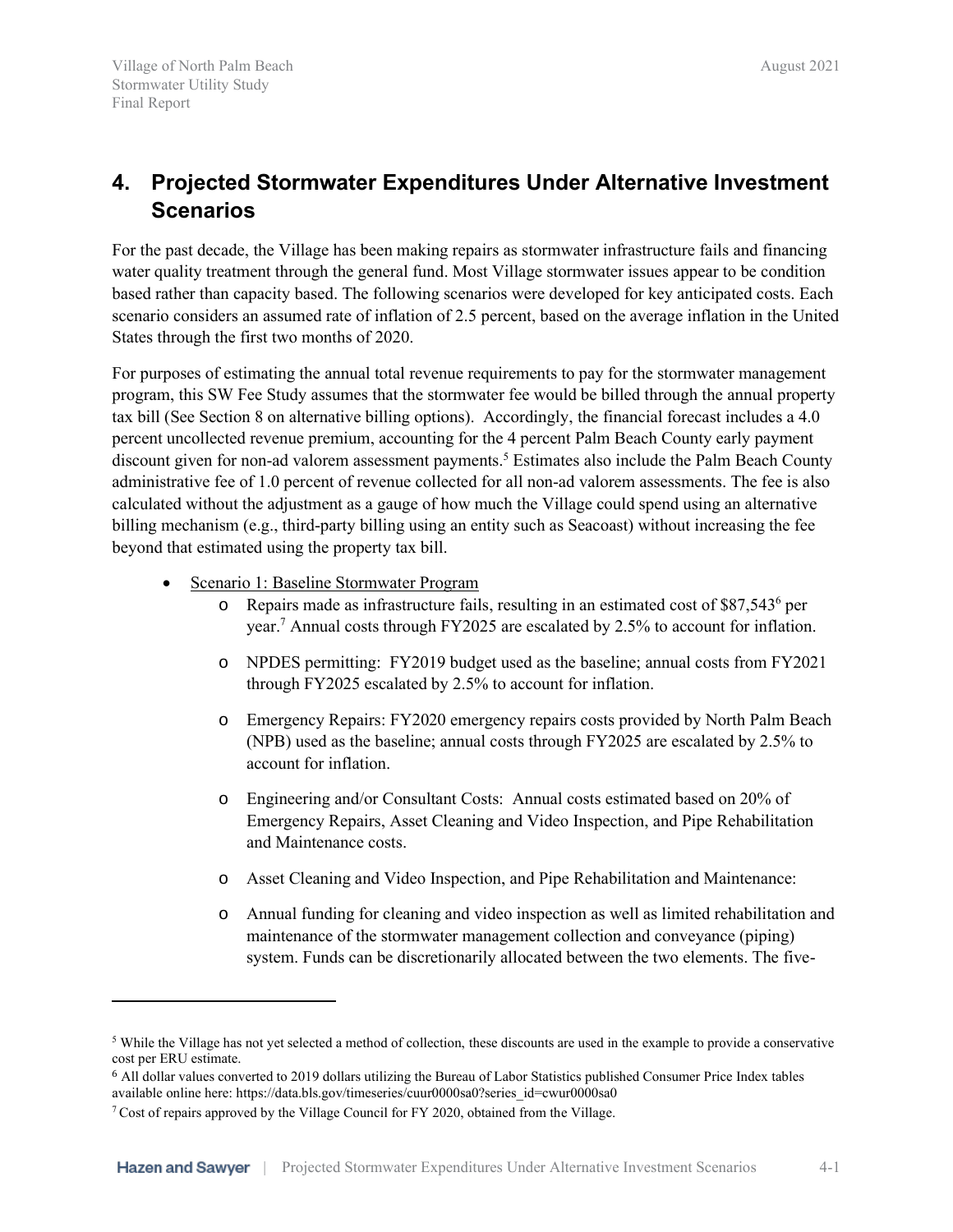year funding amounts assume that over a 10-year period the entire system would be cleaned, and video inspected (at an approximate total cost of \$475,000) and the balance of funds would be used to initiate rehabilitation and maintenance (which under this funding scenario would be expected to extend beyond 10 years).

- o Contingency: Calculated as 20% of the costs for Emergency Repairs, Engineering and/or Consultant costs, and Asset Cleaning and Video Inspection, and Pipe Rehabilitation and Maintenance costs.
- Scenario 2: Enhanced Cleaning, Inspection, Pipe Rehabilitation and Maintenance
	- o In addition to Scenario 1, as well as rehabilitation and maintenance for the rest of the Village's stormwater assets.
	- o NPDES permitting: Same assumptions and annual cost as Scenario 1.
	- o Emergency Repairs: Assumes that Pipe Rehabilitation and Maintenance will reduce frequency of repairs over time as more of the system is rehabilitated or replaced. Applies a downward sliding scale over the first five years of the anticipated aggregate 10-year cost of emergency repairs.
	- o Engineering and/or Consultant Costs: Annual costs are based on 20% of Emergency Repairs, Asset Cleaning and Video Inspection, and Pipe Rehabilitation and Maintenance costs.
	- o Asset Cleaning and Video Inspection: Assumes entire system is inspected and cleaned within a 5-year timeframe.
	- o Pipe Rehabilitation and Maintenance: Assumes Asset Cleaning and Video Inspection reveals 20% of inspected mains require manhole to manhole lining and 5% require replacement. Cost assumes a 15-year project to incorporate rehabilitation measures.
	- o Contingency: Calculated as 20% of the costs for Emergency Repairs, Engineering and/or Consultant costs, and Asset Cleaning and Video Inspection, and Pipe Rehabilitation and Maintenance costs.
- Scenario 3: Further Enhanced Cleaning and Inspection, Pipe Rehabilitation and Maintenance
	- o NPDES permitting: Same assumptions and annual cost as Scenario 1.
	- o Emergency Repairs: Same assumptions and annual cost as Scenario 2.
	- o Engineering and/or Consultant Costs: Annual costs are based on 20% of Emergency Repairs, Asset Cleaning and Video Inspection, and Pipe Rehabilitation and Maintenance costs.
	- o Asset Cleaning and Video Inspection: Same assumptions and annual cost as Scenario 2.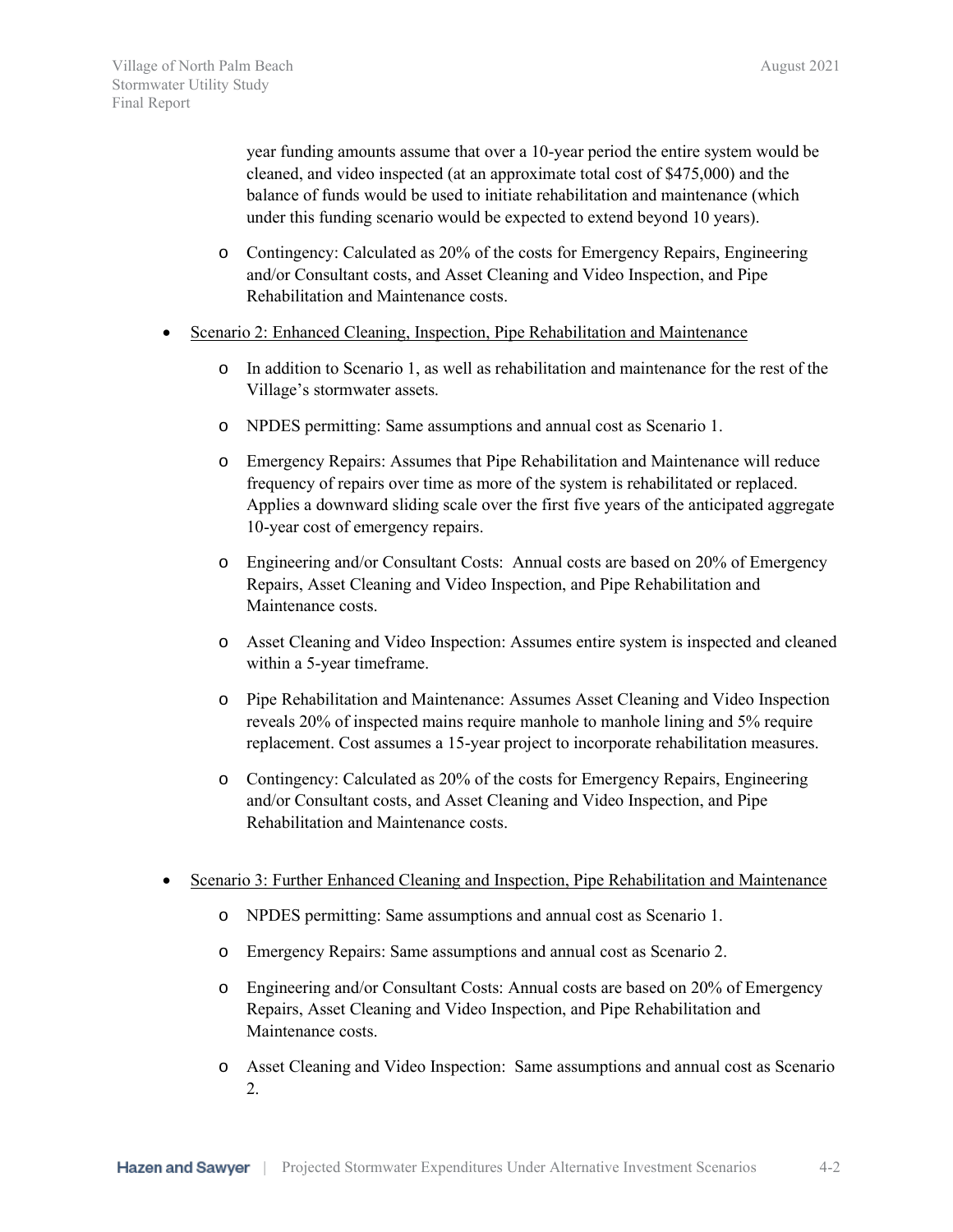- o Pipe Rehabilitation and Maintenance: Assumes Asset Cleaning and Video Inspection reveals 30% of inspected mains require manhole to manhole lining and 5% require replacement. Cost assumes a 15-year project to incorporate rehabilitation measures.
- o Contingency: Calculated as 20% of the costs for Emergency Repairs, Engineering and/or Consultant costs, and Asset Cleaning and Video Inspection, and Pipe Rehabilitation and Maintenance costs.
- Scenario 4: Further Enhanced Stormwater Program with Swale Rehabilitation
	- o NPDES permitting: Same assumptions and annual cost as Scenario 1.
	- o Emergency Repairs: Same assumptions and annual cost as Scenarios 2 and 3.
	- o Engineering and/or Consultant Costs: Annual costs are based on 20% of Emergency Repairs, Asset Cleaning and Video Inspection, Pipe Rehabilitation and Maintenance, and Swale Rehabilitation costs.
	- o Asset Cleaning and Video Inspection: Same assumptions and cost as Scenarios 2 and 3.
	- o Pipe Rehabilitation and Maintenance: Same assumptions and cost as Scenario 3.
	- o Swale Rehabilitation Program: Assumes the Village rehabilitates 5 percent of the swale linear footage per year for the next 20 years.
	- o Contingency: Calculated as 20% of the costs for Emergency Repairs, Engineering and/or Consultant costs, and Asset Cleaning and Video Inspection, Pipe Rehabilitation and Maintenance, and Swale Rehabilitation Costs

These cost data were combined with the ERU allocations developed in **Section 3** to calculate the required monthly stormwater fee billing rate for each of the above scenarios. As the Village learns more about the needs of its system through the implementation of CCTV inspections, scenarios may be updated to more precisely budget for those needs. The asset videoing and cleaning, and maintenance and rehabilitation funding pools will be used as a common pool depending on the magnitude of their respective needs in any given year.

**[Table 4-1](#page-19-0)** through **Table 4-4** 8 show the resulting estimated stormwater management costs and billing rates needed to cover each scenario's cost for FY2021 through FY2025. Each scenario includes a line item for revenue requirements and monthly estimated stormwater fee per ERU both with and without Palm Beach County property tax roll administrative fees and potential early payment discounts to show the magnitude of variance. <sup>9</sup> For example, the FY2021 Scenario 1 Level of Service charge per ERU would

<sup>8</sup> Note: Calculations in Tables 4-1 through 4-4 account for an assumed annual interest rate of 2.5%.

<sup>9</sup> Taxes paid prior to due date are given a 4% discount. With an added 1% administrative fee for processing tax bills, the net discount is 3%. The calculations assume all parcels would receive the discount.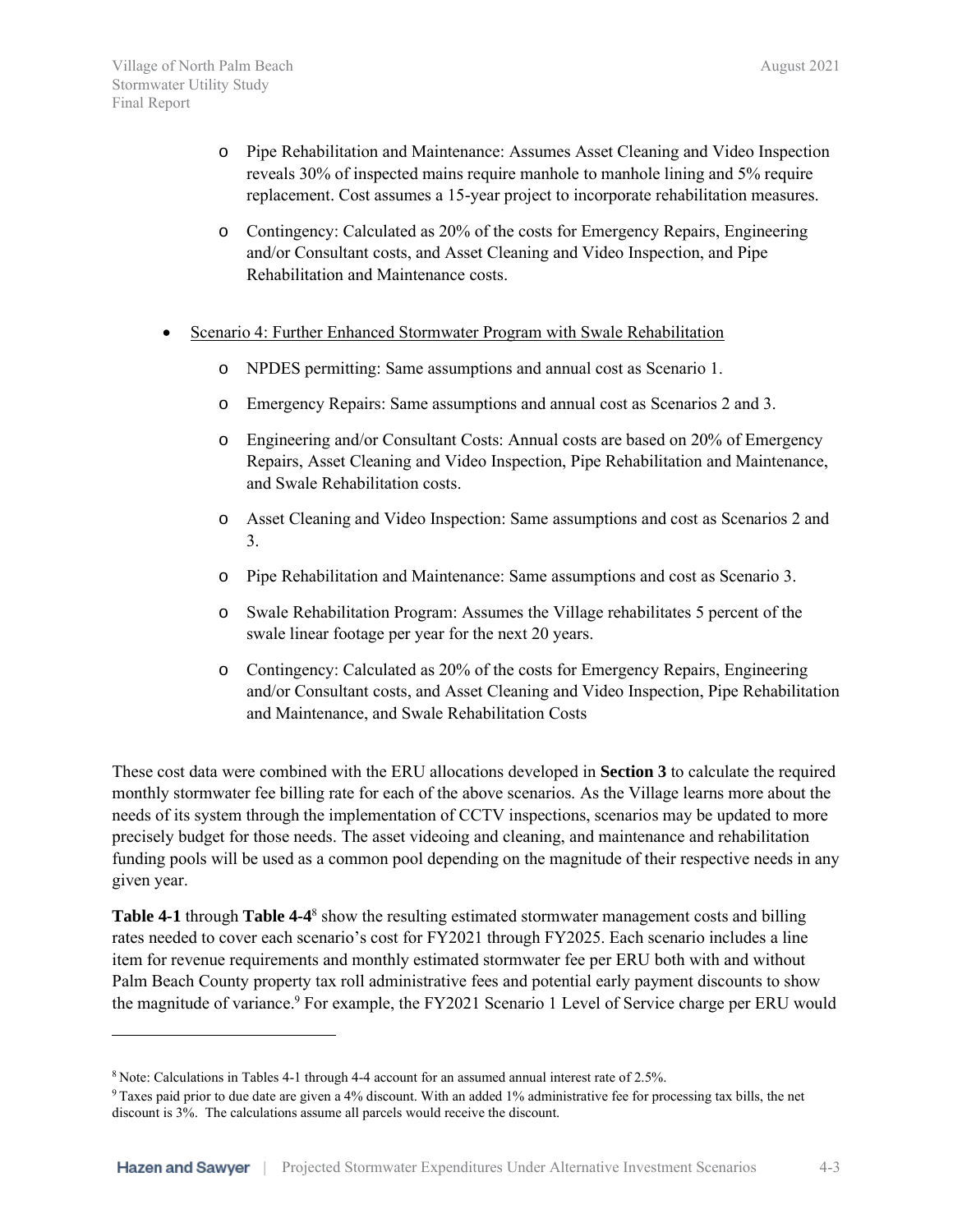be at least \$4.37, assuming Seacoast administrative fees are not less than the fees associated with implementing a non-ad valorem tax assessment. Under Scenario 2, the monthly charge per ERU for FY2021 would be \$7.53. We note that because the billing method has not yet been selected, the raw stormwater fee is presented to show the baseline charge upon which any administrative/billing fees would need to be added to cover the full cost of the program.

<span id="page-19-0"></span>**Table 4-1: Scenario 1 – Status Quo Stormwater Plan with Asset Videoing and Cleaning (\$)**

| <b>Stormwater Program</b>                                                   | <b>FY2021</b> | <b>FY2022</b> | <b>FY2023</b> | <b>FY2024</b> | <b>FY2025</b> |
|-----------------------------------------------------------------------------|---------------|---------------|---------------|---------------|---------------|
| <b>NPDES Permitting</b>                                                     | 15.000        | 15,375        | 15.759        | 16,153        | 16,557        |
| <b>Emergency Repairs</b>                                                    | 87.543        | 89,732        | 91,975        | 94,274        | 96,631        |
| Engineering and/or Consultant Costs                                         | 36,484        | 37,396        | 38,331        | 39,289        | 40,272        |
| Asset Cleaning and Video Inspection,<br>Pipe Rehabilitation and Maintenance | 94.878        | 97,250        | 99.681        | 102,173       | 104,727       |
| Contingency                                                                 | 43.781        | 44.875        | 45.997        | 47.147        | 48.326        |
| <b>Revenue Subtotal</b>                                                     | 277,686       | 284,628       | 291,744       | 299,037       | 306,513       |
| Uncollected Revenue (4.0% for early payment discount)                       | 11,107        | 11,385        | 11,670        | 11,961        | 12,261        |
| County Tax Roll Administrative Fee (1.0% of collected revenue)              | 2,666         | 2,732         | 2,801         | 2,871         | 2,943         |
| <b>Required Revenue After Discount &amp; Admin Fee</b>                      | 291.459       | 298.745       | 306.214       | 313,869       | 321,716       |
| Monthly Stormwater Fee per ERU (Residential billed for 1 ERU)               | \$4.37        | \$4.48        | \$4.59        | \$4.70        | \$4.82        |

| <b>Stormwater Program</b>                                      | <b>FY2021</b> | <b>FY2022</b> | <b>FY2023</b> | <b>FY2024</b> | <b>FY2025</b> |
|----------------------------------------------------------------|---------------|---------------|---------------|---------------|---------------|
| <b>NPDES Permitting</b>                                        | 15.000        | 15.375        | 15.759        | 16.153        | 16,557        |
| <b>Emergency Repairs</b>                                       | 87,543        | 80.508        | 70.471        | 63,227        | 56,728        |
| Engineering and/or Consultant Costs                            | 64.366        | 64,131        | 63,324        | 63,106        | 63,068        |
| Asset Cleaning and Video Inspection                            | 94,878        | 97,250        | 99,681        | 102,173       | 104,727       |
| Pipe Rehabilitation and Maintenance                            | 139,411       | 142,896       | 146.468       | 150,130       | 153,883       |
| Contingency                                                    | 77.240        | 76,957        | 75,989        | 75,727        | 75,681        |
| <b>Revenue Subtotal</b>                                        | 478,437       | 477,116       | 471,692       | 470,516       | 470,644       |
| Uncollected Revenue (4.0% for early payment discount)          | 19,137        | 19,085        | 18,868        | 18,821        | 18,826        |
| County Tax Roll Administrative Fee (1.0% of collected revenue) | 4,593         | 4,580         | 4,528         | 4,517         | 4,518         |
| <b>Required Revenue After Discount &amp; Admin Fee</b>         | 502,168       | 500,781       | 495,088       | 493,854       | 493,988       |
| Monthly Stormwater Fee per ERU (Residential billed for 1 ERU)  | \$7.53        | \$7.51        | \$7.42        | \$7.40        | \$7.40        |

#### <span id="page-19-1"></span>**Table 4-2: Scenario 2 – Scenario 1 Plus Pipe Rehabilitation and Maintenance Program (\$)**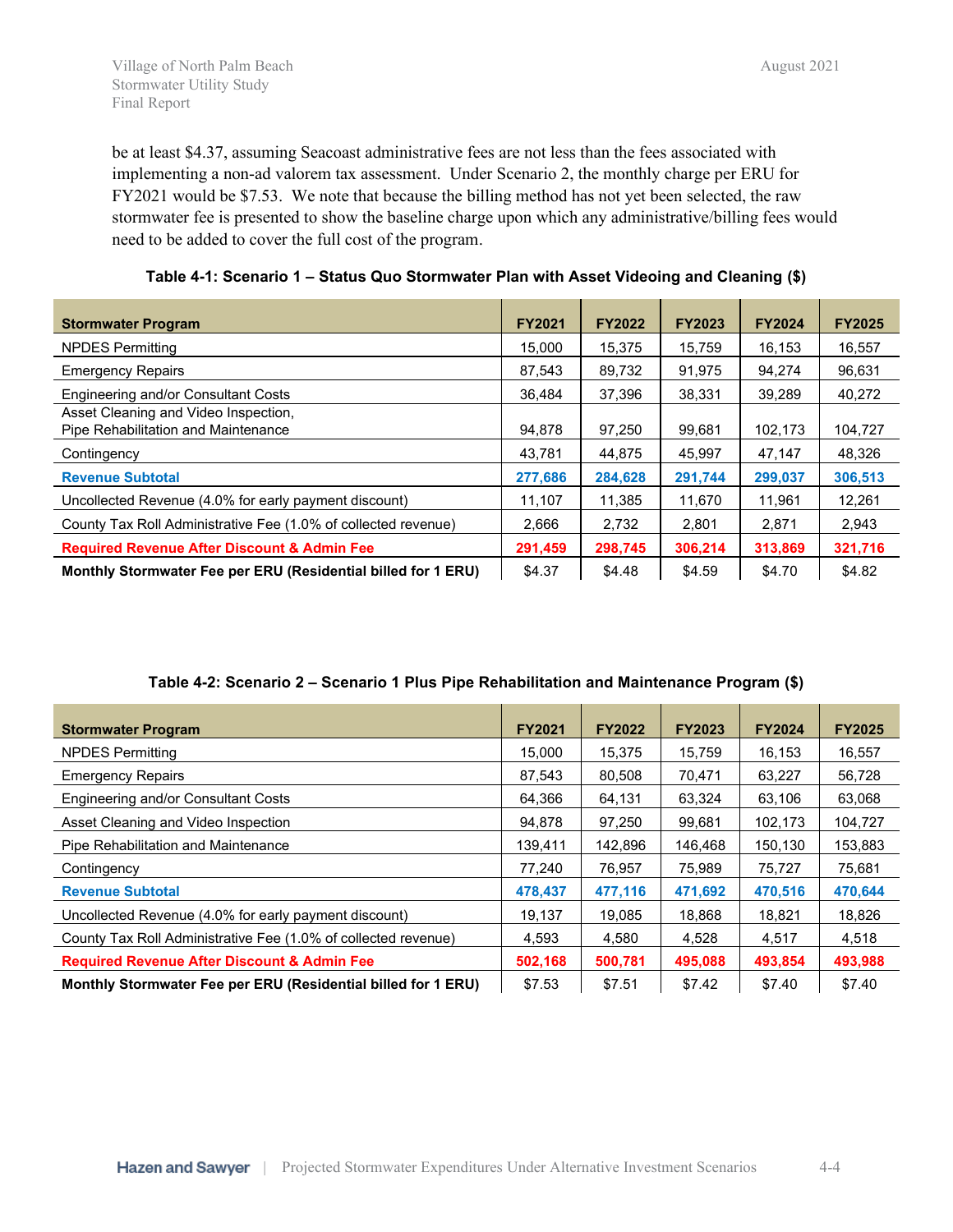| <b>Stormwater Program</b>                                      | <b>FY2021</b> | <b>FY2022</b> | <b>FY2023</b> | <b>FY2024</b> | <b>FY2025</b> |
|----------------------------------------------------------------|---------------|---------------|---------------|---------------|---------------|
| <b>NPDES Permitting</b>                                        | 15.000        | 15.375        | 15.759        | 16.153        | 16,557        |
| <b>Emergency Repairs</b>                                       | 87.543        | 80.508        | 70.471        | 63.227        | 56,728        |
| Engineering and/or Consultant Costs                            | 72.323        | 72.286        | 71.683        | 71.674        | 71,850        |
| Asset Cleaning and Video Inspection                            | 94.878        | 97,250        | 99.681        | 102.173       | 104,727       |
| Pipe Rehabilitation and Maintenance                            | 179.193       | 183.673       | 188,265       | 192.972       | 197,796       |
| Contingency                                                    | 86,787        | 86,743        | 86,020        | 86,009        | 86,220        |
| <b>Revenue Subtotal</b>                                        | 535,724       | 535,835       | 531,879       | 532,208       | 533,878       |
| Uncollected Revenue (4.0% for early payment discount)          | 21,429        | 21,433        | 21,275        | 21,288        | 21,355        |
| County Tax Roll Administrative Fee (1.0% of collected revenue) | 5,143         | 5,144         | 5,106         | 5,109         | 5,125         |
| <b>Required Revenue After Discount &amp; Admin Fee</b>         | 562,296       | 562,412       | 558,260       | 558,605       | 560,358       |
| Monthly Stormwater Fee per ERU (Residential billed for 1 ERU)  | \$8.43        | \$8.43        | \$8.37        | \$8.37        | \$8.40        |

#### <span id="page-20-0"></span>**Table 4-3: Scenario 3 – Pipe Rehabilitation and Maintenance Program Estimated Based on Asset Materials and Age (\$)**

#### **Table 4-4: Scenario 4: Scenario 3 Plus Swale Rehabilitation CIP (\$)**

<span id="page-20-1"></span>

| <b>Stormwater Program</b>                                      | <b>FY2021</b> | <b>FY2022</b> | <b>FY2023</b> | <b>FY2024</b> | <b>FY2025</b> |
|----------------------------------------------------------------|---------------|---------------|---------------|---------------|---------------|
| <b>NPDES Permitting</b>                                        | 15,000        | 15,375        | 15,759        | 16,153        | 16,557        |
| <b>Emergency Repairs</b>                                       | 87,543        | 80,508        | 70,471        | 63,227        | 56,728        |
| <b>Engineering and/or Consultant Costs</b>                     | 121.199       | 122,385       | 123,034       | 124,309       | 125,801       |
| Asset Cleaning and Video Inspection                            | 94,878        | 97,250        | 99,681        | 102,173       | 104,727       |
| Pipe Rehabilitation and Maintenance                            | 179,193       | 183,673       | 188,265       | 192,972       | 197,796       |
| Swale Rehabilitation                                           | 244,383       | 250,492       | 256,755       | 263,174       | 269,753       |
| Contingency                                                    | 145,439       | 146,862       | 147,641       | 149,171       | 150,961       |
| <b>Revenue Subtotal</b>                                        | 887,635       | 896,544       | 901.606       | 911,178       | 922,322       |
| Uncollected Revenue (4.0% for early payment discount)          | 35,505        | 35,862        | 36,064        | 36,447        | 36,893        |
| County Tax Roll Administrative Fee (1.0% of collected revenue) | 8,521         | 8,607         | 8,655         | 8,747         | 8,854         |
| <b>Required Revenue After Discount &amp; Admin Fee</b>         | 931,662       | 941,013       | 946,325       | 956,372       | 968,070       |
| Monthly Stormwater Fee per ERU (Residential billed for 1 ERU)  | \$13.96       | \$14.10       | \$14.18       | \$14.33       | \$14.51       |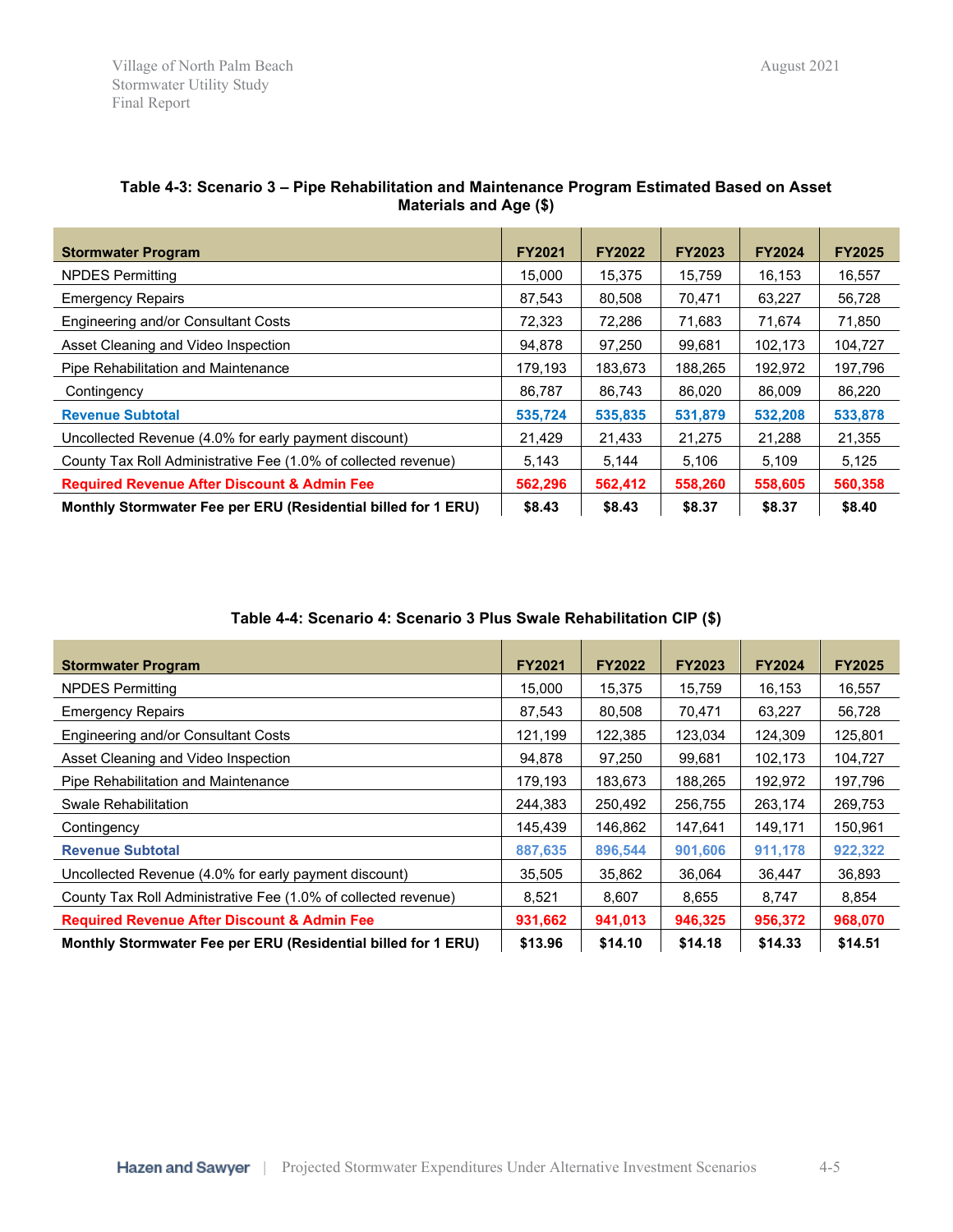<span id="page-21-0"></span>Stormwater management costs are allocated based on the method used to establish the ERU definition and the how the resulting ERUs are distributed across the property use classes. For the purposes of this study the two methods described in **Section 3** were evaluated to assess the impact on the financial burden borne by each property use category or customer class.

Method 1, which was used to calculate the monthly per ERU charges in **Tables 4-1** through **4-4**, uses the average SFR IA as the ERU. SFR parcels are assigned a uniform ERU value and fee regardless of individual parcel size or impervious area. All other property use classes are assigned an ERU value based on the ratio of their actual IA compared to the average SFR IA.

Applying a uniform rate to property use classes with relatively invariable property development and that comprise large proportion of land parcels simplifies the program and reduces administrative costs, although it could present an equity issue in jurisdictions where there are significant differences in parcel sizes and impervious area ratios.

As detailed in Section 3, Method 2 calculates the ERU based on the weighted average of IA for SFRs and condominium units. Under this approach, a single ERU is based on an IA of 3,389 square feet instead of 5,550 square feet. The number of ERUs allotted to SFRs would be unchanged because each SFR parcel would still be assigned 1 ERU. ERUs assigned to condominiums and other property use parcels would necessarily increase because a single ERU would be based on a smaller IA. Under Method 1, for example, in FY2021 condominium units would pay on average \$0.96 per month (Scenario 1); under Method 2, the average per monthly fee would rise to \$2.33. A comparison of the estimated monthly stormwater fees per ERU for each Scenario (**Section 4**) and Method (**Section 3**) is shown in **Table 5-1**:

<span id="page-21-1"></span>

|                 |                 | <b>Single-Family Residential</b> | <b>Condominiums</b> |                 |  |
|-----------------|-----------------|----------------------------------|---------------------|-----------------|--|
| <b>Scenario</b> | <b>Method 1</b> | <b>Method 2</b>                  | <b>Method 1</b>     | <b>Method 2</b> |  |
| Scenario 1      | \$4.37          | \$2.33                           | \$0.96              | \$2.33          |  |
| Scenario 2      | \$7.53          | \$4.01                           | \$1.66              | \$4.01          |  |
| Scenario 3      | \$8.43          | \$4.49                           | \$1.86              | \$4.49          |  |
| Scenario 4      | \$13.96         | \$7.44                           | \$3.09              | \$7.44          |  |

#### **Table 5-1 Monthly ERU Costs and Savings for Two ERU Calculation Methods**

The overall shift in cost burden from SFR parcels under Method 2, is shown in the Figures 5-1 and 5-2. The share of stormwater fee burden for condominiums increases from 19 to 45 percent, while the contribution from SFRs decreases from 48 to 26 percent. The relative total share for other property use classes decreases slightly although the absolute fees for individual parcels would on average increase. The dramatic shift in cost burden to condominiums under Method 2, appears to be misaligned with the proportion of condominium land parcel IA comprising the Village's total IA. Therefore, Method 1 achieves greater equity by creating two flat fee categories for the two most common and homogenous property classes (SFR and Condominium), with each SFR parcel assigned 1 ERU and each condominium unit assigned a proportional fraction of the ERU based on SFR average IA.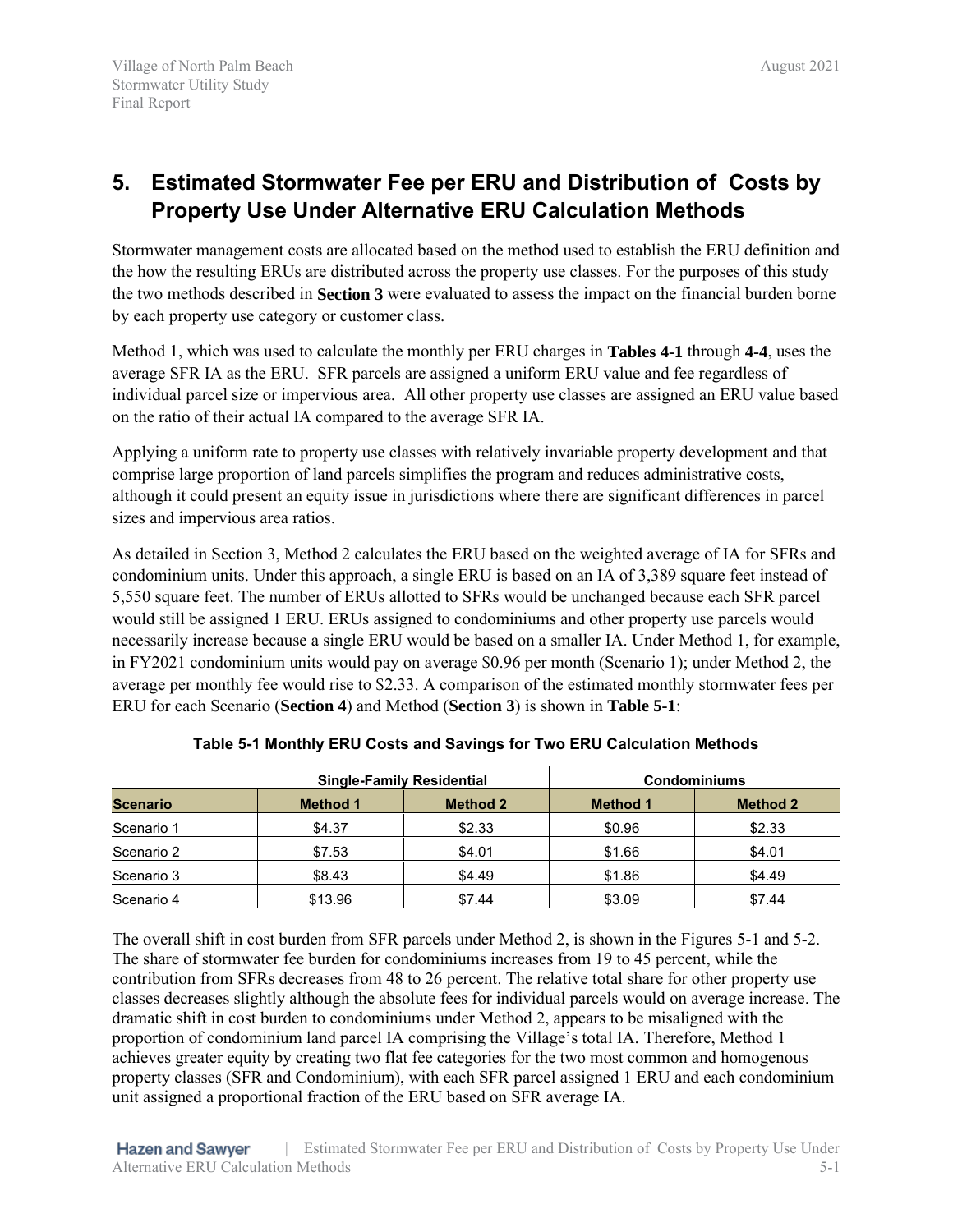Village of North Palm Beach August 2021 Stormwater Utility Study Final Report



**Figure 5-1: Share of Stormwater Fee Burden: Method 1**

<span id="page-22-0"></span>

<span id="page-22-1"></span>**Figure 5-2: Share of Stormwater Fee Burden: Method 2**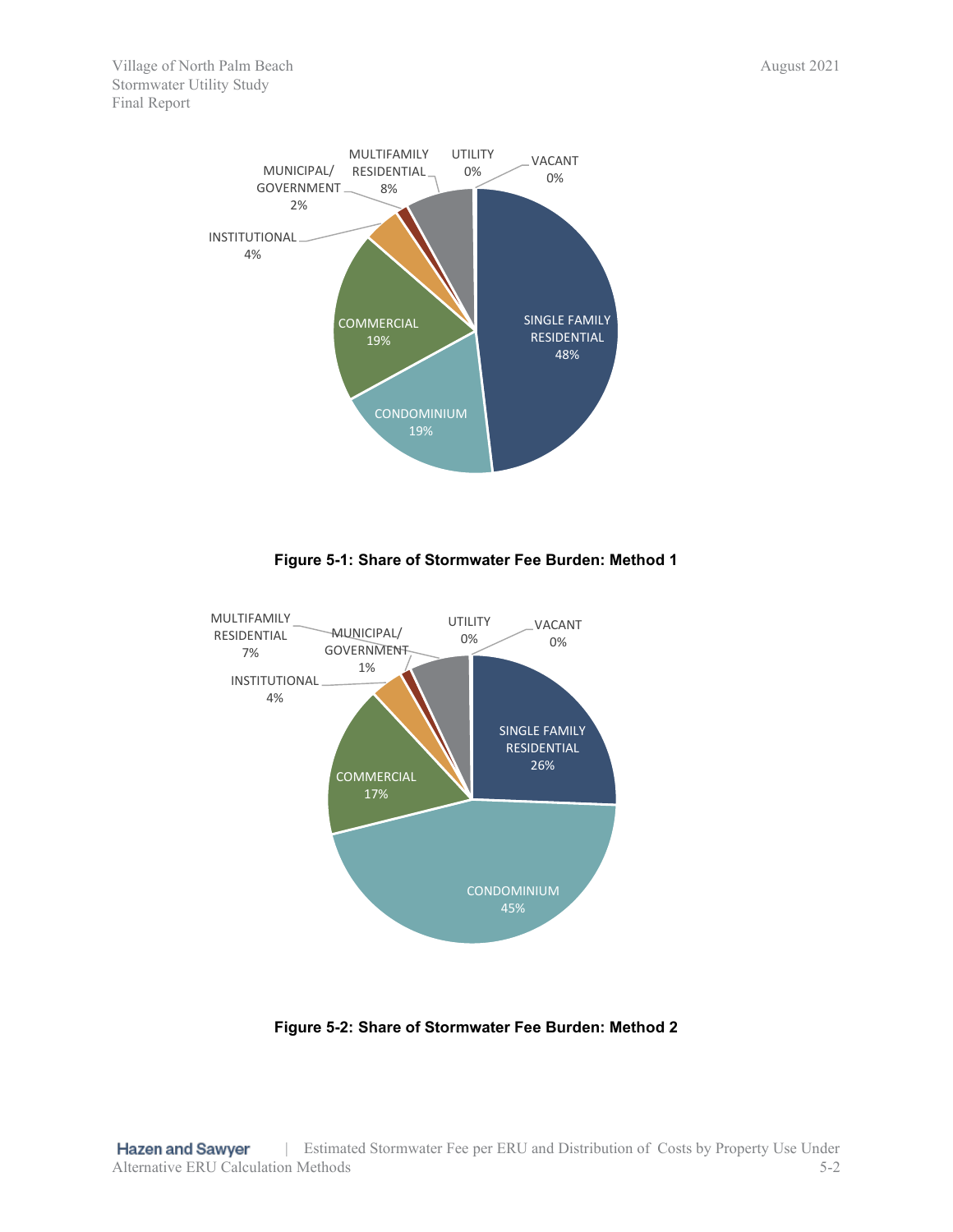# <span id="page-23-1"></span><span id="page-23-0"></span>**6. Incorporating Credits into a Stormwater Utility Fee Program**

#### **6.1 Overview of Stormwater Credits and Participation Rates**

Providing credits or fee discounts to stormwater utility customers who reduce their stormwater runoff is an increasingly common element of stormwater utility fee programs. Black  $& V$ eatch's (B $& V$ ) 2018 nationwide survey of stormwater utilities reported that more than 50 percent of respondents provide credits for managing volume, water quality, and/or peak flow reduction. Similarly, most respondents to the 2019 Southeast Stormwater Association (SeSwA) Survey also provided credits for implementing stormwater best management practices (BMPs). However, both surveys found that credit program structures, eligibility, and size of discounts or credits provided vary substantially.

About 46 percent of the respondents to the B&V survey offered credits only to nonresidential accounts while 54 percent made all land parcels eligible. Most credit programs provide continuing fee discounts for specific types of management practices although some utilities provide one-time subsidies for installation of a structural BMP such as a rain barrel. For example, St. Petersburg, FL has recently announced it will offer rebates to single-family residential customers who install rainwater catchment devices that help conserve water and reduce rainwater runoff.<sup>10</sup>

For programs that offer ongoing discounts, the amount of maximum credit varies significantly. Although 42 percent of the B&V respondents set a credit limit of 25-50 percent per parcel, 34 percent of the programs provide credits up to 75 percent, and 21 percent of the utilities offer credits of more than 75 percent. In establishing BMP credits, a utility must create a balance between providing sufficiently large credits to elicit participation and ensuring that the revenue reduction does not exceed the value of the credits provided.

It is important to note that although stormwater credit programs are becoming increasingly more common and now are offered by most utilities, participation rates remain relatively low. For the 86 percent of the B&V Survey respondents that have a credit program, only 1-5 percent of the eligible parcels participate. For the SeSwA survey, the average participation rate was just 3 percent.

### <span id="page-23-2"></span>**6.2 Credit Program Considerations**

Credit programs are justified because they reduce the stormwater fee imposed on a parcel commensurate with the decrease in demand placed on the system by that parcel when a best management practice is implemented. Parcel owners are incentivized to control stormwater runoff at the source, which reduces system and environmental loads and the level of service required to maintain water quality of environmental water bodies. These benefits to the system should be passed on to the implementer. However, the BMPs that a parcel owner implements are only of value if they are properly maintained; otherwise, their efficacy will diminish over time and the owner would receive unwarranted credits.

<sup>10</sup> Introducing: St. Petersburg's Rainwater Rebate Program, City of St. Petersburg, FL, available online: [http://www.stpete.org/internal-news-detail\\_T2\\_R1150.php](http://www.stpete.org/internal-news-detail_T2_R1150.php) (accessed April 29, 2020)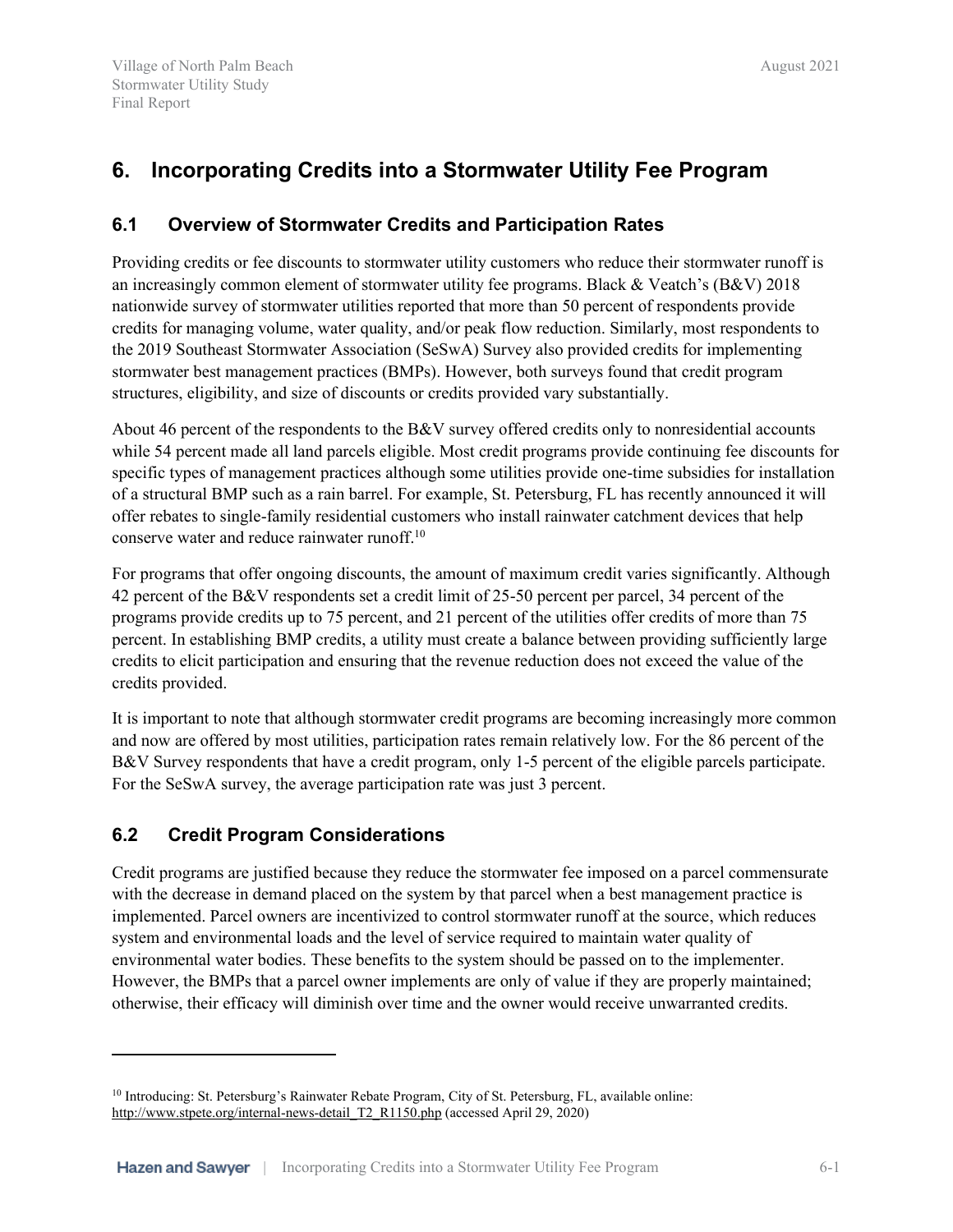In implementing a credit program, the utility must be cognizant that its potential revenues will be reduced, requiring that the charge per ERU be increased to collect the revenue requirement. In addition, while providing credits for implementing BMPs may enhance the perception of equity and fairness in cost recovery, it also shifts the associated revenue loss recovery to non-participating customers. Accordingly, if eligibility is offered to only nonresidential land parcels, more of the program's cost burden will be shifted to residential customers, although the magnitude will depend on the participation rate and the size of the offered credits. In sum, credit programs need to be structured to balance the revenue needs of the utility with the overall goal of ensuring the fee charged to the system's users is as equitable and affordable as possible.

### <span id="page-24-0"></span>**6.3 Evaluated Scenarios for the Village of North Palm Beach and Financial Impacts**

It is recommended that the Village of North Palm Beach implement a credit program that includes eligibility for all property use classes provided they meet the program requirements for reducing stormwater runoff. The credits allotted to a specific parcel should be based on the type of structural BMP implemented which would correspond to volume and peak flow reduction. It is recommended that a maximum credit of 75 percent be established and that after a 3-year period, the land parcel owner must recertify confirming the mitigation facilities are still functioning as necessary. Renewal of the credit voucher should require an inspection to ensure that the BMP is being properly maintained.

Apart from report details the major elements of the recommended credit program including the application process, eligible BMPs, potential size of credits allotted by BMP type, and procedures for renewing credits will be developed.

As noted above, incorporating a credit program will have financial consequences; the greater the participation rate, the greater the reduction in revenue generated by the stormwater fee. Accordingly, the fee per ERU will have to increase commensurate with the reduction in revenue unless the reduction in demand on the system result in commensurate reduced program costs.

Because this would be the inaugural program for North Palm Beach, it is difficult to confidently forecast future participation rates and the resulting fee adjustment necessary to cover potential shortfalls in revenue. For the purposes of this report, a range of credit program participation rates similar to participation rates elsewhere was used to gauge the potential impacts to the baseline fee (no credit program) presented in the **Section 4**. For illustrative purposes, the monthly per ERU fee of \$7.53 for FY2021 under Scenario 2 Level of Service is used as the baseline fee from which credit program participation would increase. Three Participation Scenarios were selected to estimate potential impacts on the baseline monthly ERU fee.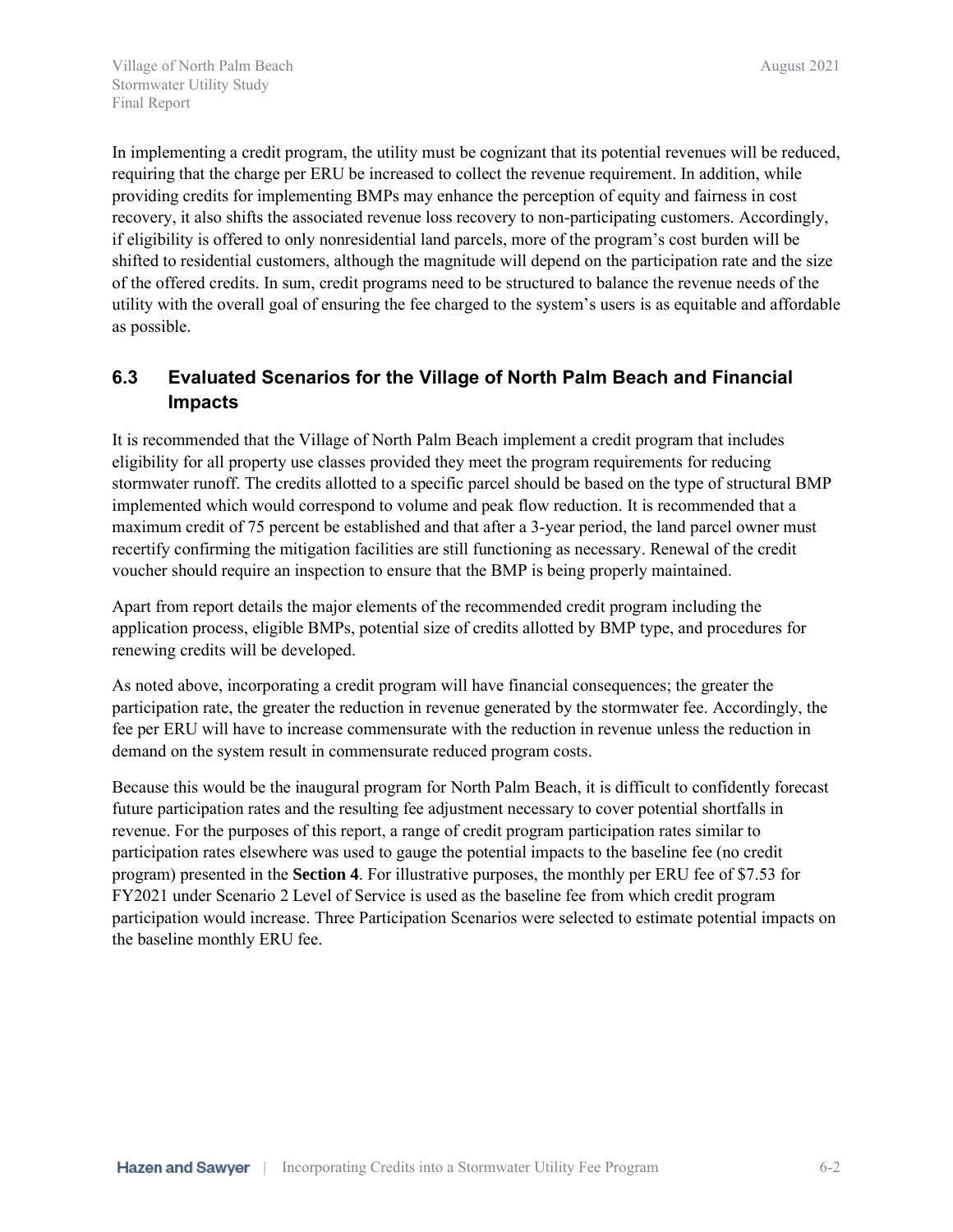<span id="page-25-0"></span>

| <b>Participation Scenario</b>      | <b>Description</b>                                                                        | <b>Projected Monthly ERU</b><br><b>Fee FY2021</b> |
|------------------------------------|-------------------------------------------------------------------------------------------|---------------------------------------------------|
| No Credit Program Offered          | No Credits Offered                                                                        | \$7.53                                            |
| Low Participation Scenario         | 3% of all parcels receive credit averaging<br>50% of fee                                  | \$7.64                                            |
| Moderate Participation Scenario    | 3% of SFR parcels and 10% of all other<br>parcels* receive credit averaging 50% of<br>Fee | \$7.78                                            |
| <b>High Participation Scenario</b> | 3% of SFR parcels and 20% of all other<br>parcels receive credit averaging 50% of<br>fee  | \$8.00                                            |

#### **Table 6-1: Credit Program Potential Impacts on Recommended Level of Service Scenario 1**

\*Excluding Utility and Vacant parcels.

As shown in **Table 6-1**, a credit program would likely have a minor impact on monthly fees given that the participation rate is likely to fall in line with regional participation rates of about 3 percent. In the scenarios above, there is about a 6 percent difference in the monthly ERU fee between the baseline fee (no credit program) and the highest participation rate scenario. The mid-level participation rate scenario would result in a monthly ERU fee of \$7.78 or about 3.3 percent above the baseline fee of \$7.53, while the low participation rate would generate a fee increase by only 1.4 percent. The moderate and high participation rate scenarios would also shift the cost burden to SFR parcels because their participation rates would remain unchanged from the low participation scenario while parcels in the other property use categories would receive more credits as their participation rates would increase. However, the burden shift would be negligible (less than a thousandth of a percent).

A credit program would result in the same percentage fee increase and shift of customer cost burden regardless of the Level of Service Scenario implemented. For example, under the Level of Service Scenario 1, the base ERU monthly fee of \$4.37 fee would increase to \$4.43 assuming a low participation rate. Assuming a moderate participation rate would raise the monthly fee to \$4.52 while a high participation rate would require a monthly fee of \$4.64. For the Scenarios 3 and 4, the monthly fees would be \$8.96 and \$14.83, for the high participation scenario, respectively. **Table 6-2** shows the final estimated fee burden by property class for Level of Service Scenario 2 with moderate participation rate.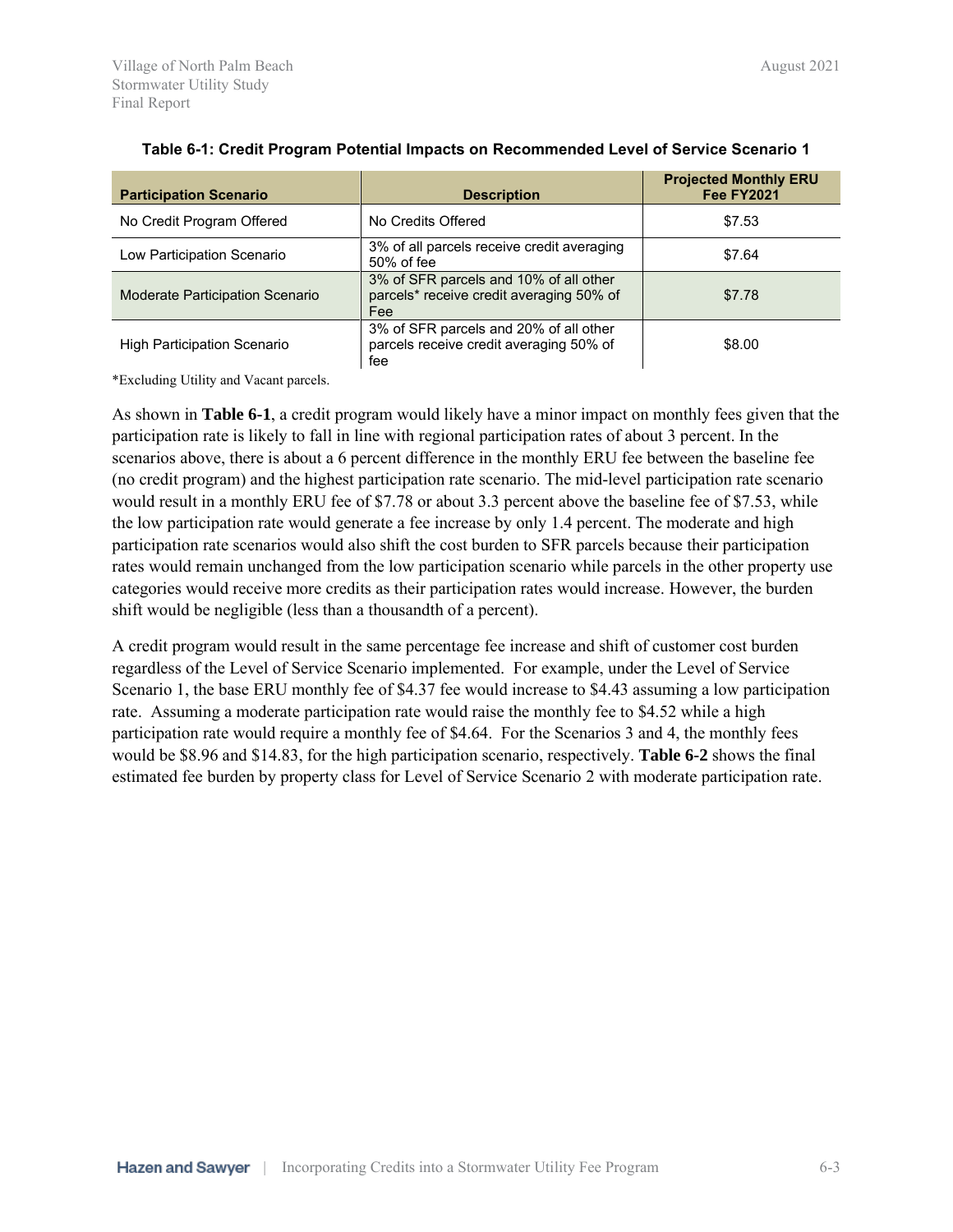<span id="page-26-0"></span>

| <b>Use Class</b>               | <b>Parcel</b><br>Count | <b>ERUS</b> | <b>Fee Per</b><br><b>ERU</b> | <b>Monthly</b><br>Total<br><b>Revenue</b> | Annual<br><b>Total</b><br><b>Revenue</b> | <b>Percent</b><br>of Total<br><b>Revenue</b> | Average<br><b>Monthly</b><br>Fee |
|--------------------------------|------------------------|-------------|------------------------------|-------------------------------------------|------------------------------------------|----------------------------------------------|----------------------------------|
| Single-Family<br>Residential   |                        |             |                              |                                           |                                          | 48.1%                                        |                                  |
|                                | 2.675                  | 2.675       |                              | \$20,818                                  | \$249.810                                |                                              | \$7.78                           |
| Condominium (units)            | 4,775                  | 1.052       |                              | \$8,187                                   | \$98,243                                 | 18.9%                                        | \$1.72                           |
| Commercial                     | 158                    | 1,077       |                              | \$8,381                                   | \$100,578                                | 19.4%                                        | \$59.44                          |
| Institutional                  | 12                     | 233         | \$7.78                       | \$1,813                                   | \$21,759                                 | 4.2%                                         | \$11.48                          |
| Municipal/Government           | 27                     | 79          |                              | \$615                                     | \$7,378                                  | 1.4%                                         | \$51.23                          |
| <b>Multifamily Residential</b> | 141                    | 431         |                              | \$3.354                                   | \$40.250                                 | 7.8%                                         | \$124.23                         |
| Utility                        | 2                      | 9           |                              | \$70                                      | \$840                                    | 0.2%                                         | \$35.02                          |
| Vacant                         | 48                     | 5           |                              | \$39                                      | \$467                                    | 0.1%                                         | \$0.81                           |
| <b>Total</b>                   | 3,161                  | 5.561       | N/A                          | \$43,277                                  | \$519,325                                | 100.0%                                       | N/A                              |

#### **Table 6-2: Distribution of Monthly Stormwater Fee by Parcel Property Use Class**

\*4,755 condo residential units on 98 parcels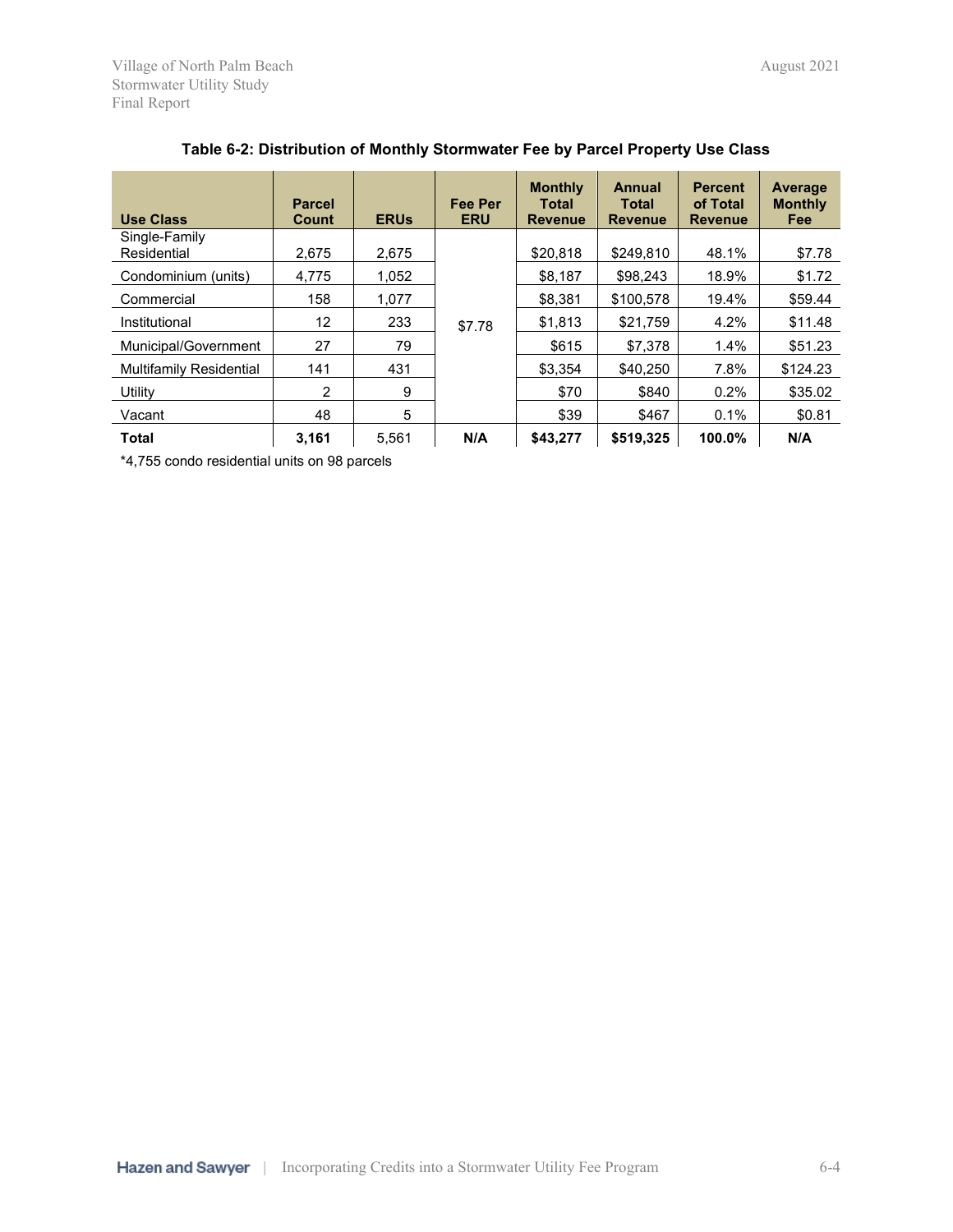# <span id="page-27-0"></span>**7. Comparison of Projected Stormwater Fee with other Florida Utilities**

Every two years the Florida Stormwater Association (FSA) publishes a summary report based on a survey sent to stormwater utilities located within the State of Florida. This report may be used as an industry benchmarking tool for the implementation of potential stormwater fees. The average monthly stormwater utility rate among responding Florida stormwater jurisdictions was \$7.80 according to the FSA 2018 Stormwater Utility Report.<sup>11</sup> In comparison with Palm Beach County stormwater jurisdictions, the City of Lake Worth is \$6.30 while the City of West Palm Beach is \$13.57 per month.

**Figure 7-1** shows the number of Florida stormwater jurisdictions by monthly stormwater fee per stormwater unit in two-dollar increments. Most Florida stormwater jurisdictions charge a monthly fee between \$3.25 and \$9.25. Under a low participation rate scenario, the average monthly would range from \$5.73 to \$16.93, depending on the Level of Service scenario. Level of Service Scenario 1 would fall into the mid-range of fees charged by most Florida jurisdictions with Level of Service Scenario 2 falling in the upper portion of that range. Level of Service Scenarios 3 and 4, would fall into the higher range of fees.



<span id="page-27-1"></span>**Figure 7-1: Histogram of Florida Stormwater Jurisdictions by Monthly Fee Range** (data reflective of 2018 FSA survey respondents reporting both a stormwater rate and unit size)

<sup>&</sup>lt;sup>11</sup> Florida Stormwater Association 2018 Stormwater Utility Report, p. 12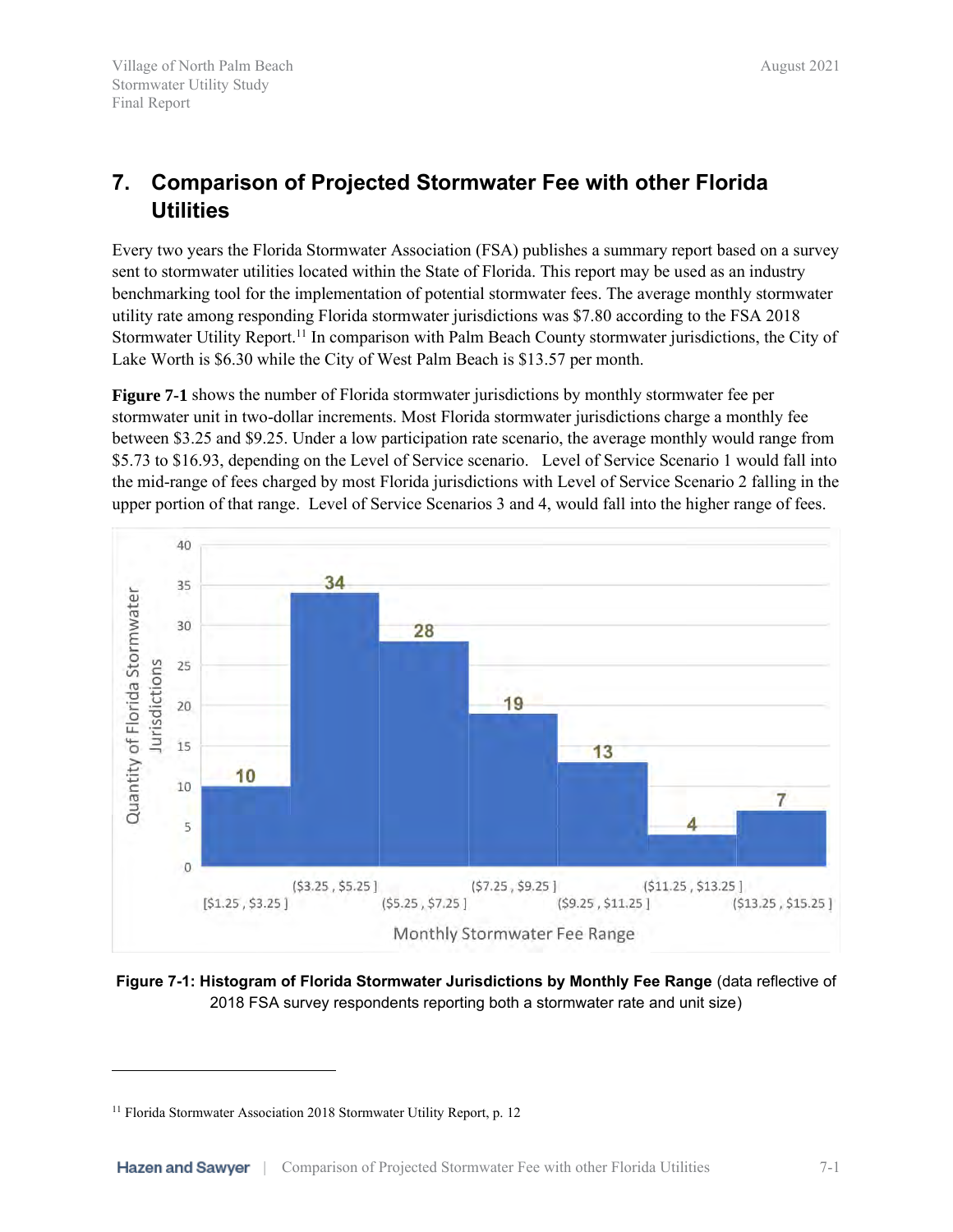# <span id="page-28-0"></span>**8. Alternative Billing Methods**

There are two main methods for stormwater fee collection that are typical among municipal stormwater utilities in Florida. The first is to include stormwater management charges as a separate fee on an existing utility bill. A second is to utilize the *uniform method for non-ad valorem assessments* and place stormwater utility fees on the county tax bill. A third but uncommon method is for the municipality to develop the infrastructure for billing and collecting stormwater fees on its own. This method is not typically used or recommended due to the cost prohibitive nature of the requisite infrastructure and personnel requirements to implement.

According to the Florida Stormwater Association 2018 Stormwater Utility Report, 66 percent of utilities collect revenue through a user fee on a water/wastewater utility bill, while 29 percent do so through the second most common method, non-ad valorem or special assessments.<sup>12</sup> The uniform method of collection for non-ad valorem assessments is expressly permitted for stormwater fees in Florida Statute 403.0893. The use of the tax bill has been steadily gaining popularity in Florida over the past dozen years due to the ease and relatively low cost of implementation as well as the almost 100% collection rate.

Water and sewer services within the Village are provided by the Seacoast Utility Authority, which bills customers directly using its own billing system. Should the Village choose to collect stormwater fee revenue via the existing utility bill, it would need to enter a contractual arrangement with Seacoast to add stormwater fees to its billing system. Such an arrangement would likely entail a billing services fee that would be paid to Seacoast by the Village. In initial communication with Seacoast Utility Authority, indication was that its charter is not set up to allow for the billing and collection of stormwater utility fees, but future changes to the charter might be possible should the Village decide to pursue this billing method.

<span id="page-28-1"></span>**Table 8-1** provides a side-by-side comparison between utility bill and non-ad valorem assessment billing options.

| <b>Utility Bill</b>                                                                              | <b>Non-ad Valorem Assessment</b>                                                                                                                    |
|--------------------------------------------------------------------------------------------------|-----------------------------------------------------------------------------------------------------------------------------------------------------|
| Collected monthly on the Seacoast Utility Authority<br>water/sewer bill                          | Collected annually on county property tax bill                                                                                                      |
| Requires special billing and customer list development                                           | 1:1 Match between parcels and billing accounts                                                                                                      |
| Collection enforcement typically via discontinuance of<br>service                                | Highest rate of collection (tax lien, tax certificates not<br>dependent on customers of a service)                                                  |
| Most flexible if changes are needed/required                                                     | Compliance with specific statutory process required                                                                                                 |
| Fees can be updated anytime                                                                      | Fees can be updated annually                                                                                                                        |
| All utility customers are in billing system (except for<br>public schools)                       | Some parcels may be exempt from non-ad valorem<br>assessments                                                                                       |
| Agreement with Seacoast Utility Authority required,<br>including administrative and billing fees | County Tax Collector fee typically 1% of collected<br>revenue; non-ad valorem assessments subject to early<br>tax bill payment discount of up to 4% |

#### **Table 8-1: Comparison of Billing Options**

<sup>&</sup>lt;sup>12</sup> Florida Stormwater Association 2018 Stormwater Utility Report, p. 10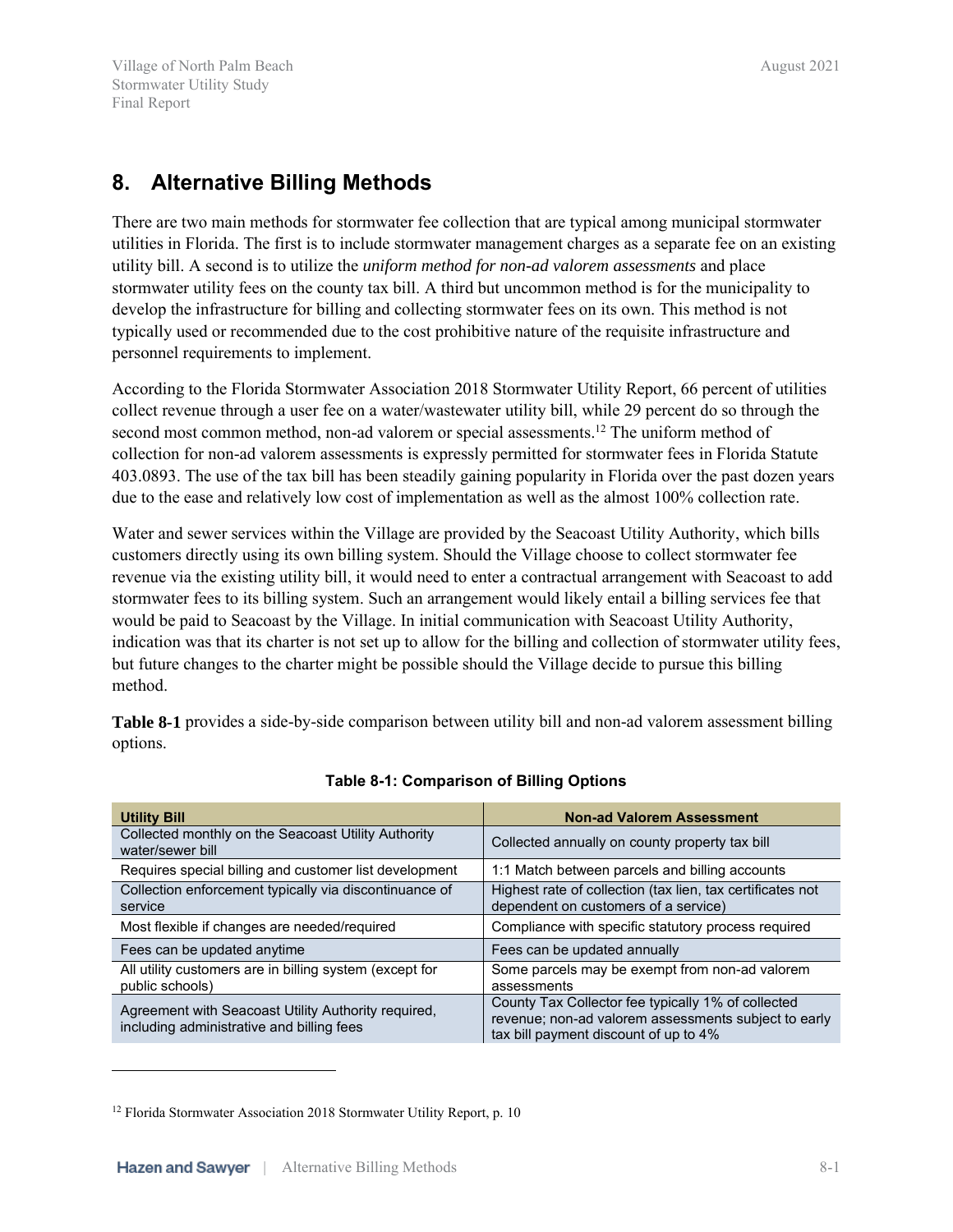The key advantages to collecting stormwater charges as a non-ad valorem assessment on the County property tax bill include:

- 1-to-1 relationship between parcel-based ERUs and County tax accounts; special accommodation of parcels with multiple tenants is not required.
- Condominium unit owners are billed directly rather than through an owner's association.
- Relatively simple billing and collection handled by the Property Appraiser and Tax Collector's offices.
- Near 100% collection rate on all assessments levied.
- Disincentive to default is a deterrent to all customers, not just those who use water/sewer services.
- Captures all properties, not just those with active water/sewer utility accounts.

The key disadvantage of using the property tax bill for stormwater charge collection is that government properties might be exempt, and will not be obligated to pay special assessments, leading to potential lost revenue from properties owned by the Federal Government. Regardless of method, the Palm Beach County School District is exempt from stormwater fees. Considering the Village's lack of current water and wastewater billing infrastructure, and that Seacoast's Charter does not provide for the addition of a stormwater fee to its billing cycle, it is recommended that a stormwater fee be added as part of the non-ad valorem assessment on the property tax bill both for cost effectiveness and ease of implementation.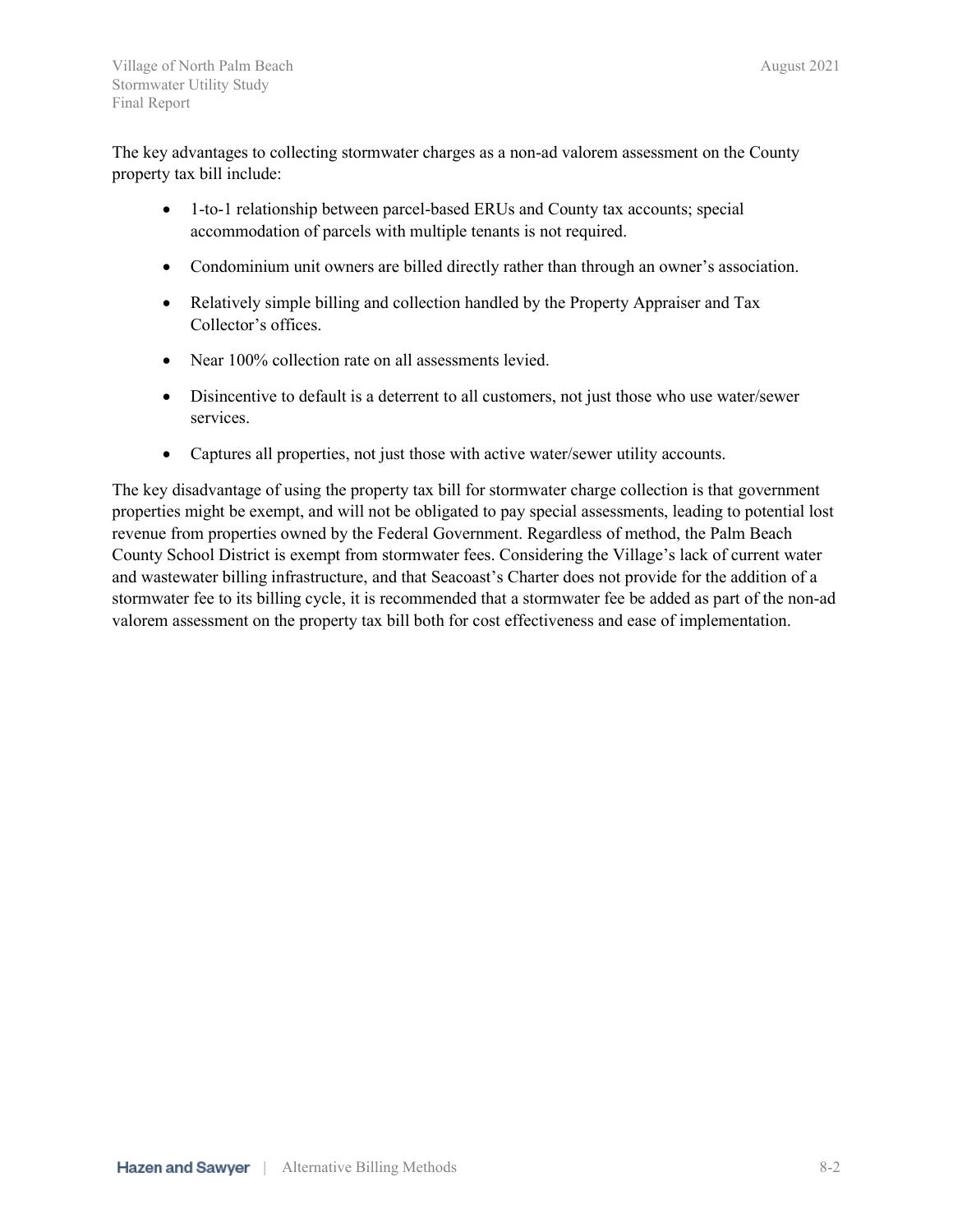## <span id="page-30-0"></span>**9. Conclusions and Recommendations**

Implementing a stormwater fee would provide Village of North Palm Beach with a reliable and predictable revenue stream to fund its ongoing stormwater management program. It would remove the uncertainty associated with the current budgeting process that is vulnerable to unpredictable funding allocations independent of the program's actual needs. A stormwater fee would also directly link each of the Village's land parcels with its impact on the stormwater system's capital and operations and maintenance costs.

The recommended fee structure is based on a uniform fee for all SFR and condominiums with each SFR parcel assigned 1 ERU and each condominium unit assigned 0.22 ERU. One ERU contains 5,550 square feet of IA, as determined by assessing orthoimagery for a statistically significant sample of SFR parcels. Condominium units would also pay the same ERU fraction of 0.22 based on average square footage of IA associated with all condominium units in the Village. All other parcels would be assigned an ERU value that is the ratio of that parcel's measured IA divided by 5,550 square feet (definition of the ERU).

The SW Fee Study also estimated the Village's stormwater program's annual cost from FY2021-FY2025 based on four Level of Service Scenarios. The Scenario 1 Level of Service would entail continuing with the status quo stormwater plan while adding asset videoing and cleaning at an estimated FY2021 cost of approximately \$95,000. The other Level of Service scenarios would entail the implementation of more robust stormwater programs along with increased annual costs.

The Village has indicated its preference to implement the Scenario 2 Level of Service. The Scenario 2 Level of Service program provides a more robust maintenance program than the Scenario 1 or status quo Level of Service Program. This approach will also allow the Village residents and businesses to adapt to the new stormwater fee and the revenue will be sufficient to maintain the current infrastructure and begin planning future renewal and replacement investments. The Village can then adopt a higher level of service if/when it determines it appropriate to meet future stormwater management and environmental objectives change. If the Village were to use the annual property tax bill as the mechanism for billing the stormwater fee, the baseline monthly per ERU fee is estimated to be \$7.53, or \$7.78 with moderate credit program participation.

Finally, it is recommended that the stormwater fee program include a credit program that would provide discounts to owners of land parcels who implement BMPs in accordance with credit program policies. All land parcels would be eligible for credits and a maximum credit of 75 percent would be established.

National experience with credit programs is that relatively few parcel owners participate with an average of only 1-5 percent of land parcels receiving credits according to recent stormwater utility surveys conducted by Black and Veatch and the Southeast Stormwater Association. Accordingly, it is anticipated that a Village of North Palm Beach credit program would elicit a relatively low participation rate as well, perhaps even more so in the early years of implementation. Because, a credit program necessarily reduces the number of ERU's to which the annual costs can be allocated, a credit program would raise the monthly fee per ERU. Accordingly, the FY2021 monthly ERU fee would be \$7.78 assuming 3 percent SFR participation and a 10 percent participation rate for all other land parcels. Although this represents the moderate participation rate scenario, the resulting stormwater fee would be about 3.4 percent above